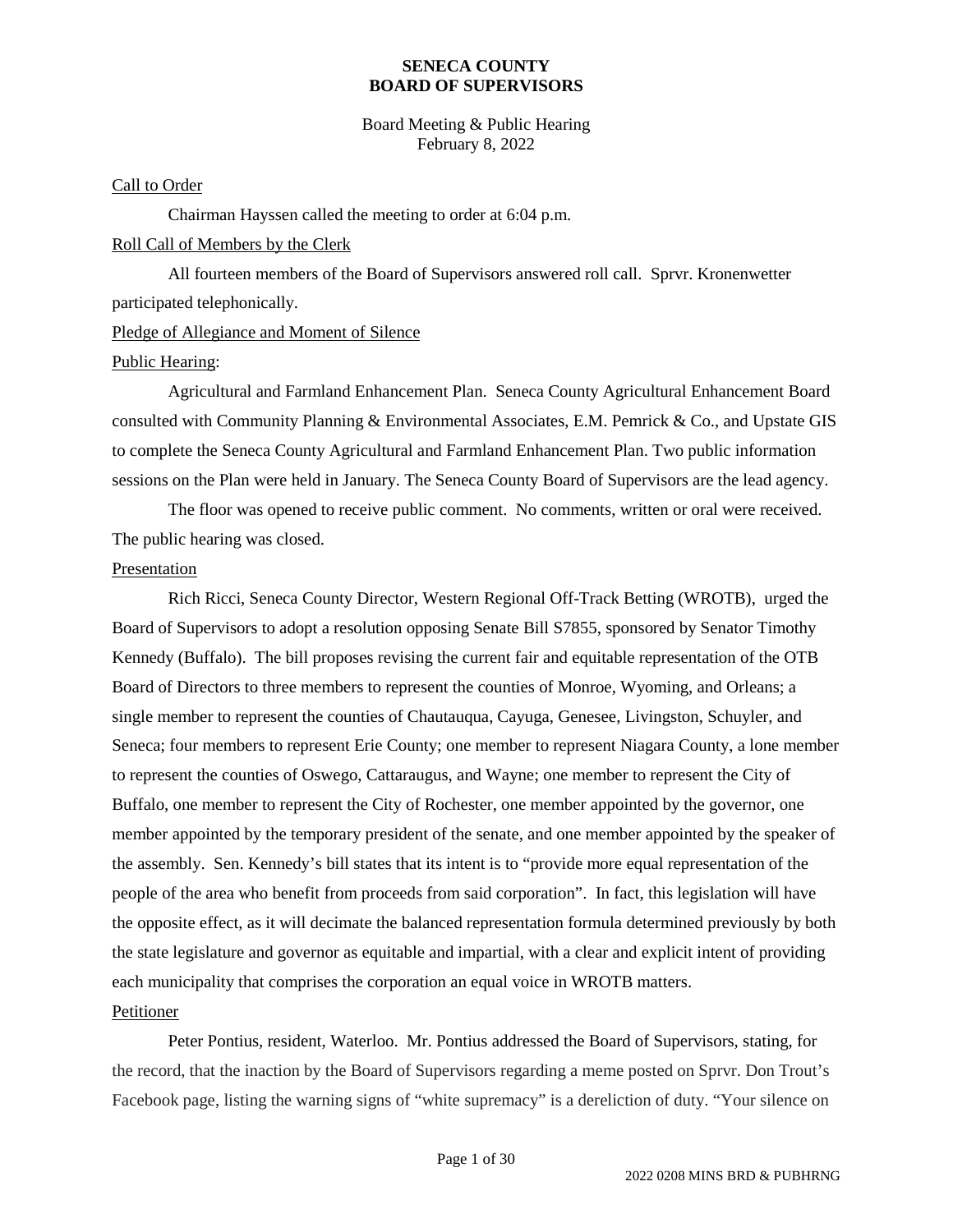Board Meeting & Public Hearing February 8, 2022

this issue was deafening". The board members have all been elected to, and accepted, positions of public trust and responsibility. Their inaction respected neither. However, those who did make statements stating their disapproval of the meme have Mr. Pontius' respect.

#### Open Privilege of the Floor

None

### Approval of Meeting Minutes

Meeting minutes for January 11, 2022 board meeting were approved.

### Reports of Standing Committees

Mental Health Services Committee, Sprvr. Enslow, Vice-Chairman. On the agenda we have several resolutions approving the appointments made by the Community Services Board for its committee assignments.

Planning, Development, Agriculture & Tourism Committee, Sprvr. Barnhart, Chair. There are several appointments to be considered tonight. Soil and Water Conservations District Board, two appointments (Sprvr. Remolds and Jeffrey Trout); Region 8 Fish and Wildlife Management Advisory Board Appointments (Sprvr. Kronenwetter, Tom Grasek and William Ryan); appointments to the Ag Enhancement Board (Sprvr. Jeffrey Trout , Doug Freier, and Peter Decloux; Seneca County Planning Board (Karen Thomson).

Additionally there is a resolution approving the official undertaking of Public Employees Fidelity Bond for Genesee/Finger Lakes Regional Planning Council (Seneca County appropriated the sum of \$7,311.70 as its share of the Year 2022 operating funds of the Genesee/Finger Lakes Regional Planning Council); and a resolution accepting \$50,000 in Community Planning grant to fund a Housing Needs Assessment.

Public Health Services Committee, Sprvr. Borst, Chair. There are two re-appointments for the Seneca County Board of Health, Dr. Timothy J. Ryan and Dr. Grace Freier.

Public Safety Committee, Sprvr. Rhinehart, Chair. The Public Safety Committee approved applying for two grants for Emergency Management. Public Safety Answering Point Operations (PSAP): grant allows for state support for counties to facilitate Public Safety Answering Point consolidation, regional initiatives related to 911 operations, implementation of NG911, and improvements in the operations of public safety communications; and to develop multijurisdictional Public Safety Answering Point compatibility throughout the state and support statewide interoperable communications for first responders.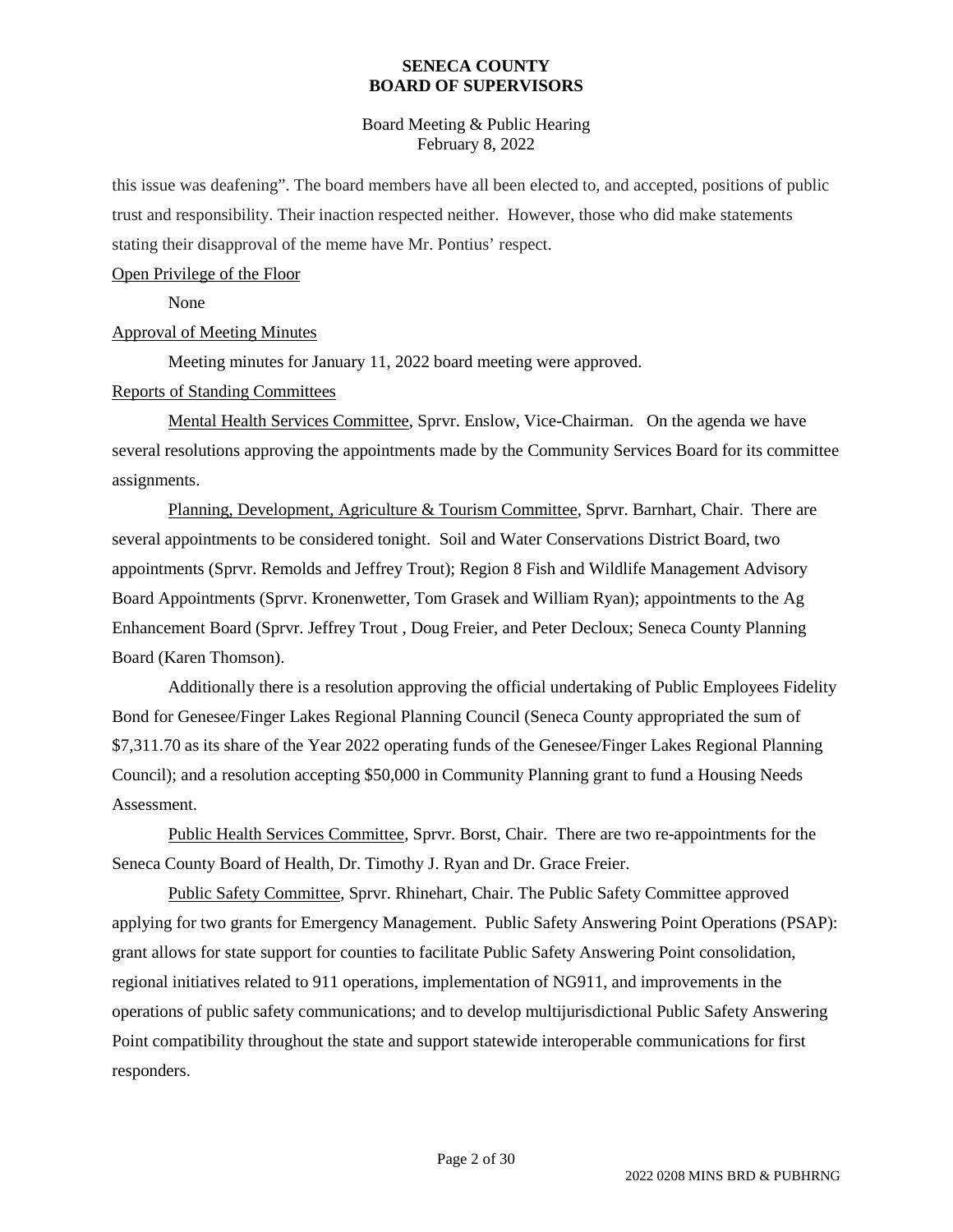Board Meeting & Public Hearing February 8, 2022

Statewide Interoperable Communications Grant (SICG): Statewide Interoperable Communications Grant is non-competitive and will allocate money by a formula which equitably distributes funding among counties based on quantifiable elements and relevant metrics with no local match.

Finally, the Sheriff's Office will purchase 14 new Tasers to replace the outdated equipment. Purchase is from Axon Enterprise in Arizona. The cost shall not exceed \$38,201.25

Public Apology: Sprvr. Ferrara offered a public apology for his comments, which included curse word(s), and were overheard on his live microphone.

Personnel Committee, Sprvr. Ferrara, Chair. There are two policies that are being revised, both related to COVID. One was approved by the Personnel Committee (Pre-Screening Employees). The other is under New Business (Employee Leave). Other business includes appointing Scott King as Director of Public Health, and appointing Laura Granger as Personnel Officer; creating 2 new positions in the Division of Human Services, and three new positions in the Personnel Office; as well as refilling nine vacancies in six different departments.

Indian Affairs Committee, Sprvr. Shipley, Chair. The town of Seneca Falls held a meeting to address concerns about Cayuga Nation. Sprvr. Ferrara said Police Chief Peenstra attended. The BIA recognizes Halftown has the rightful leader. Cayuga Nation has a process for eviction. When they purchased the property on the corner of Bayard St / Stephenson St. they evicted the owners who operated the store. As far as selling recreational marijuana, although regulations for sale have not yet been established by NYS, Indian tribes are selling it without penal intervention.

The traditional Cayuga Nation Council of Indian Chiefs, Gayogohó:no' held a news conference Sunday. They claim they are the true leaders of the Cayuga Nation. They are asking for a meeting with President Joe Biden citing the 1794 Treaty of Canandaigua that allows the Chiefs and the President to communicate grievances.

Technology Committee, Sprvr. Brownell, Chair. The Technology Standing Committee approved renewing the contract we have with Telecom for our phone system for \$20,508

Environmental Affairs Committee, Sprvr. Kronenwetter, Chair. The county received two proposals for consulting services. Genesee Finger Lakes Regional Planning Council for \$70,433 and Barton & Loguidice for \$86,900. The committee approved hiring GFLRPC.

Public Works Committee, Sprvr. Don Trout. Three items on the agenda under Public Works: a resolution authorizing the highway superintendent to sign a shared services agreement with New York State for the purpose of emergency assistance; Accept funding for the superstructure replacement of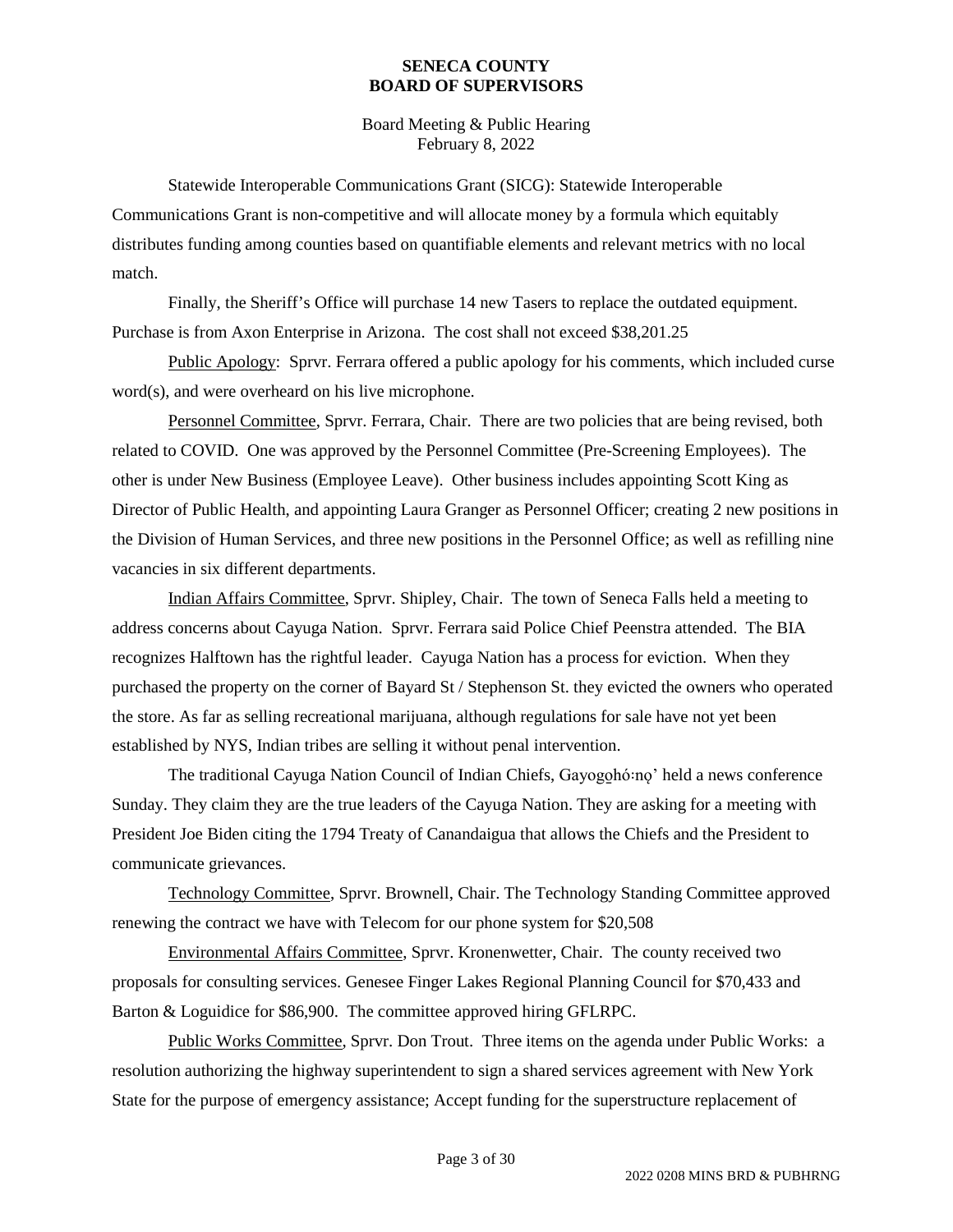Board Meeting & Public Hearing February 8, 2022

Marshall Road Bridge #3209500; and DHS Renovations Phase ll Change Order for an additional cost of \$37,000 for the carpet and base needs.

Human Services Committee, Sprvr. Enslow, Chair. The committee approved three resolutions on the agenda tonight: Approval of the Annual Update to the 4-Year Plan for the Office for the Aging; Approval of NYS Rental Supplement Program grant funding for \$100,000. This program provides vital rental assistance to individuals and families, facing an imminent loss of housing; Approval of a contract, not to exceed \$74,528, with Finger Lakes Community College for the 2022 Employee Education and Training Program. This program provides DHS employees the opportunity earn college credit toward completion of a college certificate, or degree.

Finance, Assessment & Insurance Committee, Sprvr. Reynolds, Chair. Other than the housekeeping resolution amending the 2021 county budget, the county requested proposals for an accounting firm to audit the financial statements and various audits required under NYS law. A selection committee reviewed the proposals; and recommend that the county go with Drescher & Malecki from Cheektowaga, NY, for \$58,000 for the fiscal year 2021. I will offer a motion to return this issue to committee for further discussion.

#### Reports of Special Committees

None

### Chairman's Remarks

Chairman Hayssen created a committee to look into broadband for the county. Members appointed to the committee are: Sprvrs. Hayes, Partee and Barnhart.

Chairman Hayssen appointed members to a joint committee with members of the IDA Board to interview an select candidates to fill two vacancies on the IDA Board. IDA members on the joint committee are: Tom Kime, Bruce Murray, Steve Brusso, and Sarah Davis. Board of Supervisors members on the joint committee are Sprvrs. Barnhart, Partee and Hayssen and County Manager Rowe. County Manager's Remarks

None

### County Attorney's Remarks

None

### Communications:

13. A copy of a letter dated January 21, 2022, to Senator Helming and Assemblyman Gallahan from NYS Department of Transportation advising that an investigation regarding safety concerns at the Route 96 at Whiskey Hill Road and Brewer Road intersection in the town of Waterloo has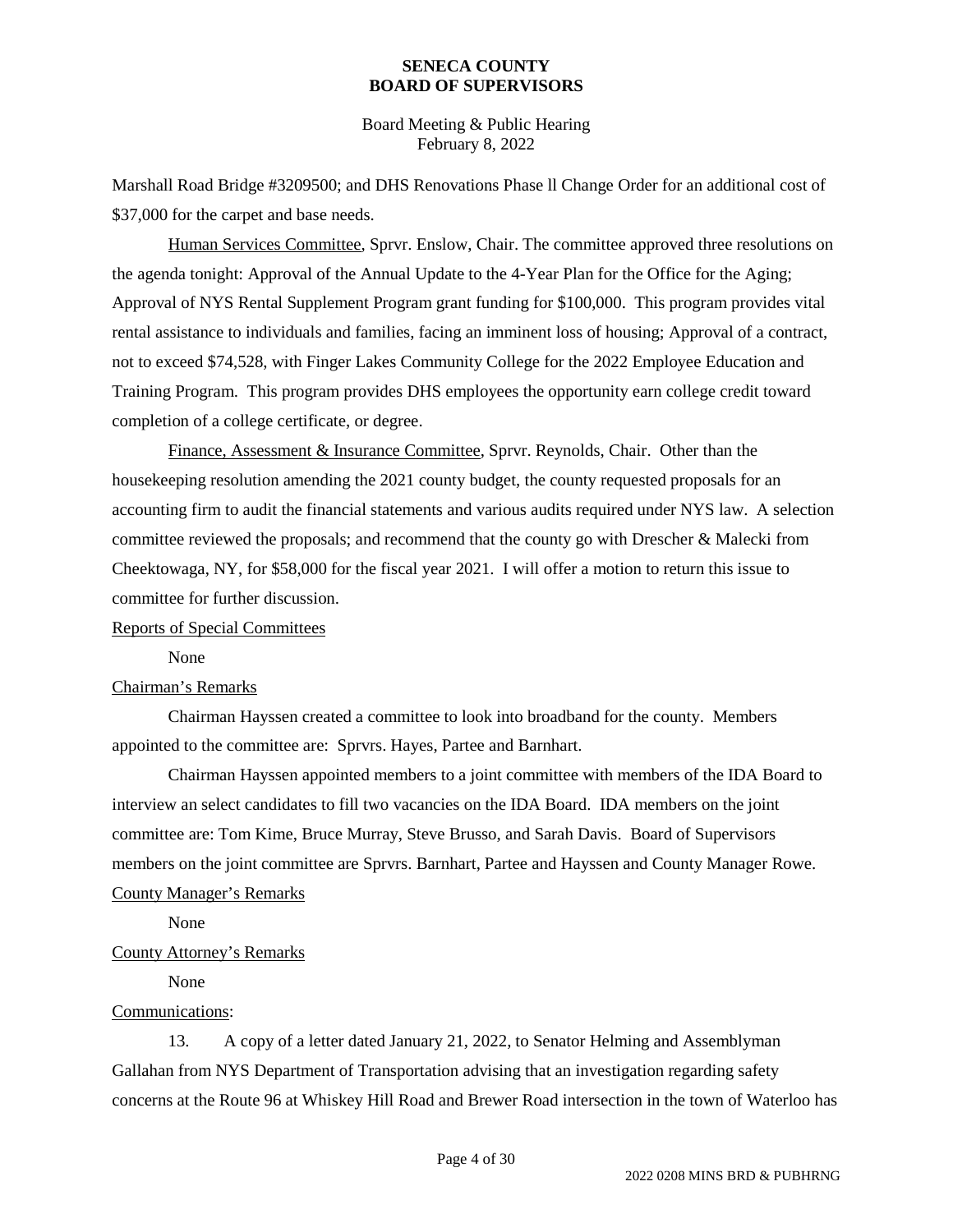Board Meeting & Public Hearing February 8, 2022

concluded in the implementation of several sign improvements on approaches to the intersection to be completed during the 2022 construction season. And a longer term plan to install an overhead flashing signal at the intersection is anticipated to be included in the 2024 construction season.

14. From Erin Peruzzini, District Manager, Seneca County Soil and Water Conservation District, request to reappoint Charles Sumner to the 3-year position for At-Large Member; and to reappoint John Hunt to the 3-year position of Grange Member; and to reappoint Covert Supervisor Michael Reynolds to one of the two legislative representative positions for a 1-year term; and to appoint a second legislative representative to fill the vacancy left by Junius Supervisor McGreevy.

15. From Trooper Nicole Drew, Recruiter for Troop E, promotional information for the NYS Police recruitment drive; applications accepted until April 10, 2022.

16. A copy of the Seneca County Chamber of Commerce Discover Seneca Quarterly Report October-December 2021.

17. A copy of Seneca County IDA January 7, 2022 Annual meeting minutes.

18. A copy of Seneca County Planning Board January 13, 2022 meeting minutes.

19. A copy of Peter Pontius's comments regarding a controversial meme posted on Sprvr. Don Trout's Facebook page.

20. A summary of the Seneca County Agriculture and Farmland Enhancement Plan.

## RESOLUTIONS & MOTIONS

## **BOARD OF SUPERVISORS AUTHORIZES AMENDMENTS TO 2021 SENECA COUNTY BUDGET**

RESOLUTION NO. 29-22, moved by Sprvr. Reynolds, second by Sprvr. Trout and adopted.

WHEREAS, amendments to the 2021 Seneca County Budget are necessary and appropriate; and WHEREAS, funding is available in the object codes identified herein; and

WHEREAS, these amendments have been reviewed and approved by the Finance, Assessment and Insurance Standing Committee at its meeting on January 25, 2022; now, therefore be it

RESOLVED, that the Board of Supervisors authorizes the following amendments to the 2021 Seneca County Budget:

| <b>Line Item</b>                                           | <b>Description</b>       | Increase/  | Revenue/           | D        |
|------------------------------------------------------------|--------------------------|------------|--------------------|----------|
|                                                            |                          | (Decrease) | <b>Expenditure</b> |          |
| <b>Note 1: Community College Tuition Budget adjustment</b> |                          |            |                    |          |
| 101990 54700                                               | Contingencies            | Decrease   | Expenditure        | \$75,000 |
| 102490 54700                                               | <b>Community College</b> | Increase   | Expenditure        | \$75,000 |
| Note 2:Pre-School 3-5 Budget adjustment                    |                          |            |                    |          |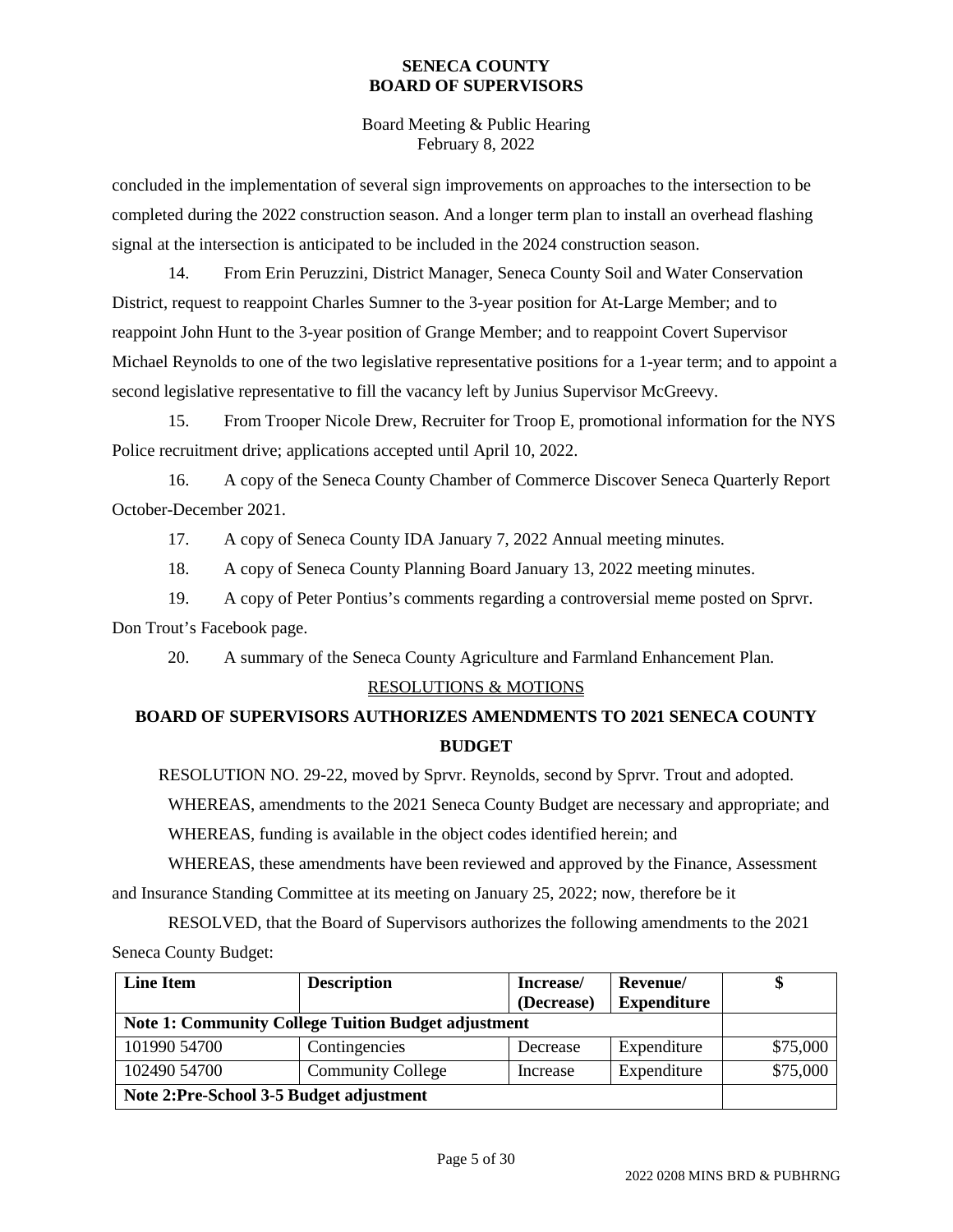### Board Meeting & Public Hearing February 8, 2022

| 104147 54700                                       | Early Intervention             | Decrease | Expenditure | \$60,000  |
|----------------------------------------------------|--------------------------------|----------|-------------|-----------|
| 104149 54700                                       | Pre-School 3-5                 | Increase | Expenditure | \$60,000  |
| <b>Note E-911 Communications Budget adjustment</b> |                                |          |             |           |
|                                                    |                                |          |             |           |
| 103020 51100                                       | <b>Salaries Full Time</b>      | Decrease | Expenditure | \$23,031  |
| 103020 51300                                       | Overtime                       | Increase | Expenditure | \$23,031  |
| <b>Note Road Patrol Budget adjustment</b>          |                                |          |             |           |
| 103113 51100                                       | <b>Road Patrol Salaries</b>    | Decrease | Expenditure | \$22,370  |
| 103113 51300                                       | Overtime                       | Increase | Expenditure | \$22,370  |
| Note Highway Budget adjustment                     |                                |          |             |           |
| 40511243503                                        | <b>National Forest Money</b>   | Increase | Revenue     | \$4,599   |
| 40511254210                                        | <b>Equipment Rental</b>        | Decrease | Expenditure | \$2,000   |
| 405112 54700                                       | Local Bridge Project           | Decrease | Expenditure | \$25,000  |
| 40511251200                                        | Part Time                      | Decrease | Expenditure | \$1,335   |
| 40511054543                                        | Stone & Gabions                | Decrease | Expenditure | \$32,163  |
| 405112 52000                                       | <b>County Rd Construction</b>  | Increase | Expenditure | \$24,497  |
| 40511254201                                        | <b>County Machinery Rental</b> | Increase | Expenditure | \$40,600  |
| Note 6: Public Defender Budget adjustment          |                                |          |             |           |
| 101170 43050 DST4                                  | <b>ILSF</b> Revenue            | Increase | Revenue     | \$100,000 |
| 101171 54322                                       | Legal Services - Family Crt    | Increase | Expenditure | \$100,000 |

## **RETURN TO COMMITTEE – Contract Drescher & Malecki LLP auditing firm**

Main Motion: Sprvr. Reynolds offered a motion, seconded by Sprvr. Barnhart, to adopt a resolution authorizing a contract with the account firm Drescher & Malecki, LLP to audit and certify the financial statements, perform the Federal Single Audit, the New York State Department of Transportation Single Audit, and the Deferred Compensation Plan for Employees of Seneca County for the fiscal year 2021, at a cost not to exceed \$58,000; with option to extend for two additional years.

Motion to return to committee: Sprvr. Shipley offered a motion, second by Sprvr. Borst to return the draft resolution back to committee for further discussion. The motion carried. Sprvr. Ferrara voted against returning the draft resolution to committee.

## **CHAIRMAN AUTHORIZED TO SIGN THE OFFICE FOR THE AGING ANNUAL UPDATE TO THE FOUR YEAR PLAN FOR SERVICES AND FUNDING APPLICATIONS**

RESOLUTION NO. 30-22, moved by Sprvr. Enslow, second by Sprvr. Ferrara and adopted.

WHEREAS, the Seneca County Office for the Aging is required to submit an annual update to the Four Year Plan for Aging Services for the period April 1, 2022 – March 31, 2023 for Seneca County, which includes funding applications; and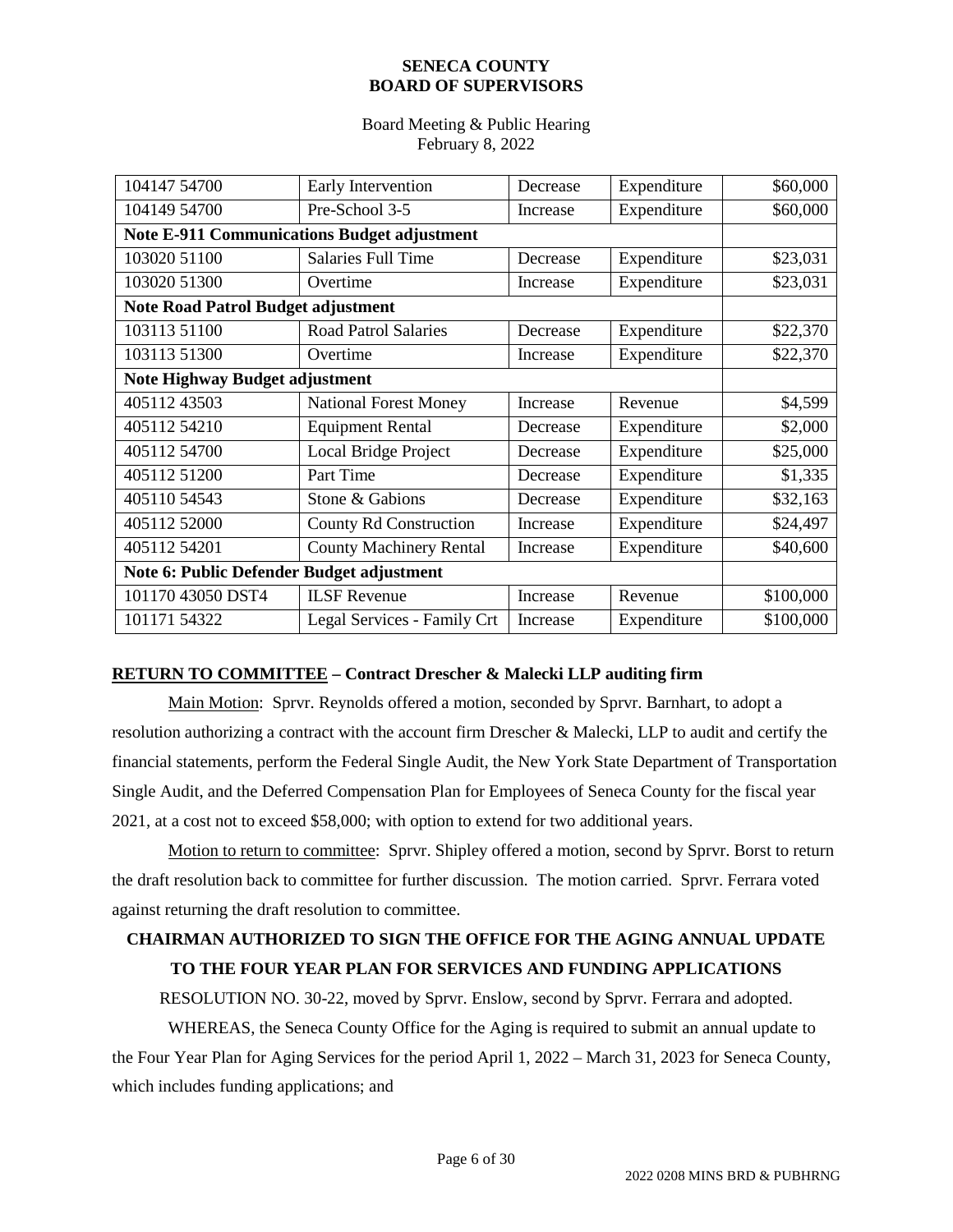Board Meeting & Public Hearing February 8, 2022

WHEREAS, the Human Services Standing Committee reviewed and approved this resolution on January 25, 2022; now, therefore be it

RESOLVED, that the Chairman of the Board of Supervisors is hereby authorized and directed to sign the Office for the Aging's Annual update and funding applications for the period April 1, 2022- March 31, 2023; and, be it further

RESOLVED, that the Director of the Office for the Aging is hereby authorized and directed to submit such funding applications and enter into agreements and contracts as described in said plan.

# **SUPERVISORS APPROVE SENECA COUNTY DIVISION OF HUMAN SERVICES TO SUBMIT PLAN AND ACCEPT FUNDS FOR THE NEW YORK STATE RENTAL SUPPLEMENTAL PROGRAM**

RESOLUTION NO. 31-22, moved by Sprvr. Enslow, second by Sprvr. Trout and adopted.

WHEREAS, the Seneca County Division of Human Services was notified of an allocation in the amount of \$100,000 per district of the option to participate in the New York State Rental Supplement Program (RSP); and

WHEREAS, the RSP is a program established to provide vital rental assistance to individuals and families, regardless of immigration status, who are experiencing homelessness or are facing an imminent loss of housing. The RSP is available to individuals and families both with and without children. Districts may choose to retain their allocation and use district mechanisms (e.g., direct administration or transfer of funds to county agencies) to operate this program or may delegate the administration of this program, in full or in part, to another public agency, contractor or non-profit organization. The RSP will give districts the flexibility to develop a program that meets the needs of their underserved populations while working within the framework of certain minimum eligibility requirements established by the governing statute; and

WHEREAS, this contract shall not exceed \$100,000 annual cost; and

WHEREAS, this contract has been reviewed and approved by the Human Services Standing Committee; on January 25, 2022, now, therefore be it;

RESOLVED, that the Department of Finance be authorized to amend the 2022 budget as follows:

| 106070 44670 POS08 | Service for Recipients | Increase | Revenue      | \$100,000 |
|--------------------|------------------------|----------|--------------|-----------|
| 106070 54700 POS08 | RSP Contractual        | Increase | Expenditures | \$100,000 |

And be it further

RESOLVED, that the Department of Finance be authorized to make the necessary budgetary and accounting entries to affect the intent of this resolution; and be it further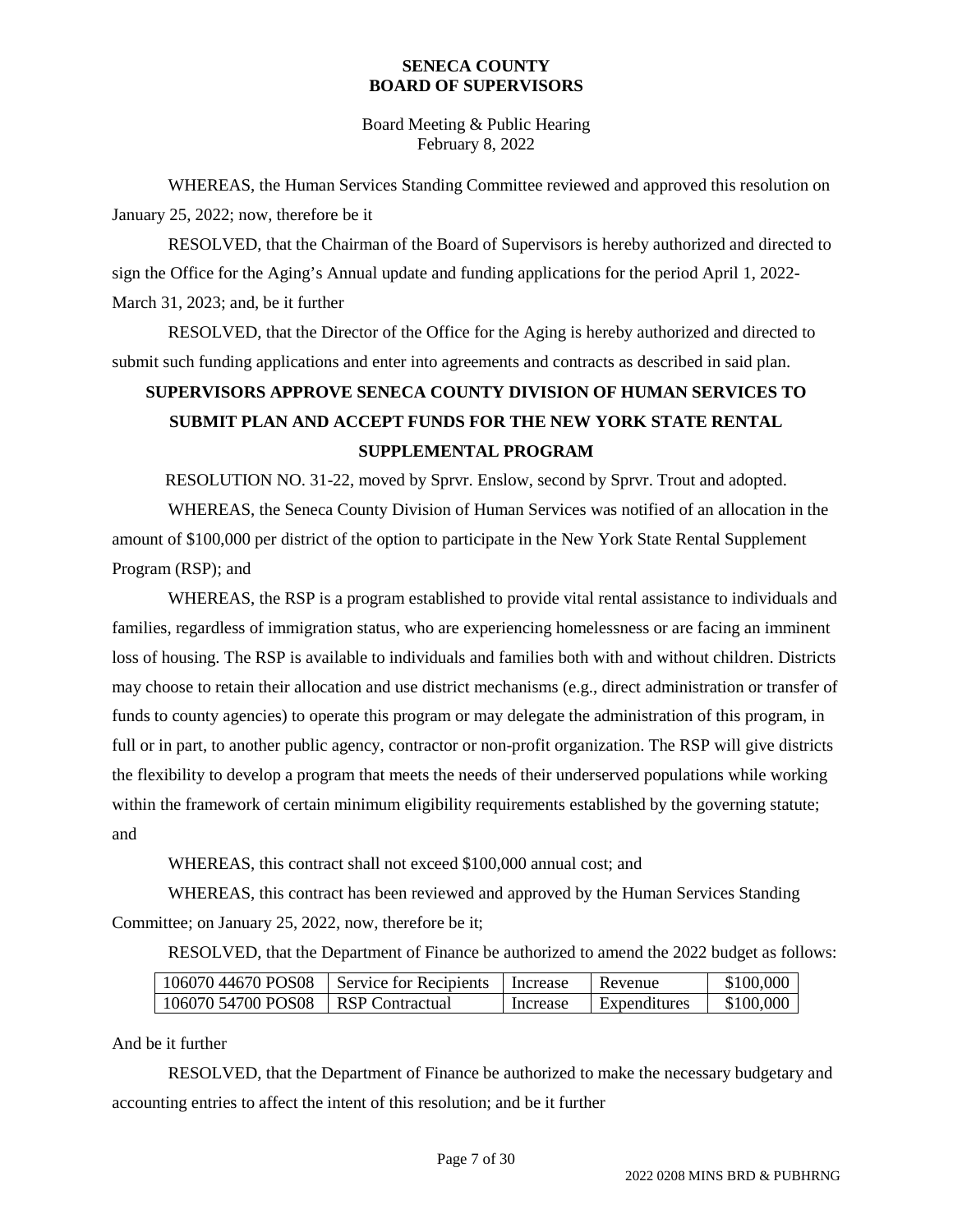Board Meeting & Public Hearing February 8, 2022

RESOLVED, the Board of Supervisors authorizes the County Manager to sign the approval of the contract with FLACRA for HMIS services.

# **SENECA COUNTY MANAGER TO SIGN THE SENECA COUNTY 2022 EDUCATION CONTRACT BETWEEN FINGER LAKES COMMUNITY COLLEGE AND SENECA COUNTY DIVISION OF HUMAN SERVICES FOR EDUCATION COORDINATOR SERVICES**

RESOLUTION NO. 32-22, moved by Sprvr. Enslow, second by Sprvr. Ferrara and adopted.

WHEREAS, the Seneca County Division of Human Services would like to enter into agreement with Finger Lakes Community College for the Employee Education and Training Program and Education Coordinator Services; and

WHEREAS, the 2022 Employee Education and Training Program provides DHS employees options to earn college credit toward completion of a College Certificate, Associate's, Bachelor's, or Master's degree, and attend in-service and non-credit training programs; and

WHEREAS, the contract with the community college supports both the education of individual workers and training within the organization; and

WHEREAS, the Education Coordinator will provide assistance to the Division by facilitating registration into education and training opportunities to all DHS employees and other related agency staff; arrange for training that will help strengthen and develop workplace skills, community collaboration and efficiency; and assist the Commissioner and Staff Development Coordinator in identifying training resources for the Division; and

WHEREAS, the contract also funds EAP services for all DHS employees; and

WHEREAS, this contract will not exceed \$74,528.00 and is budgeted under account code 106010 54700 SS06 for 2022; and

WHEREAS, this contract has been reviewed and approved by the Human Services Standing Committee on January 25, 2022; now, therefore be it

RESOLVED, the Board of Supervisors authorizes the approval of the contract with Finger Lakes Community College and authorizes the Seneca County Manager to sign the 2022 agreement with Finger Lakes Community College; and be it further

RESOLVED, that the Department of Finance be authorized to make the necessary budgetary and accounting entries to affect the intent of this resolution.

## **HIGHWAY SUPERINTENDENT AUTHORIZED TO SIGN**

## **SHARED SERVICE AGREEMENT FOR EMERGENCY ASSISTANCE**

RESOLUTION NO. 33-22, moved by Sprvr. Don Trout, second by Sprvr. Shipley and adopted.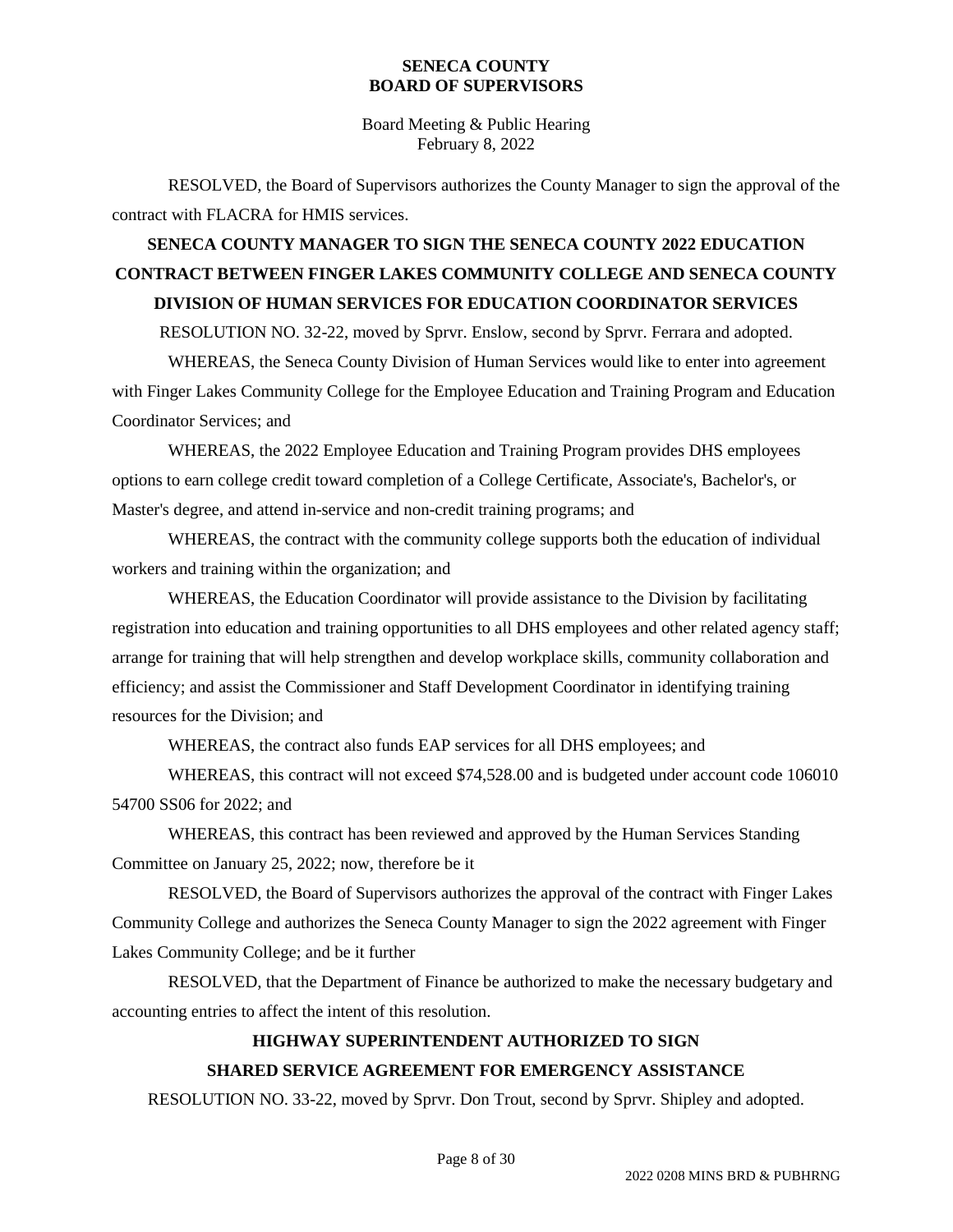Board Meeting & Public Hearing February 8, 2022

WHEREAS, the New York State Regional Director of Operations of the New York State Department of Transportation (NYSDOT), the County of Seneca and Town municipalities have entered into a Shared Services Agreement; and

WHEREAS, this Shared Services Agreement will allow the NYSDOT to provide emergency assistance to municipalities in the absence of the Governor's Emergency Declaration; and

WHEREAS, having such an agreement in place facilitates the ability to provide support more quickly when an emergency arises; and

WHEREAS, the term of the Shared Services Agreement is for a (2) two year period; and

WHEREAS, at the end of the (2) two year period the Shared Services Agreement states that the parties involved may extend the agreement for one (1) additional year; and

WHEREAS, the term of said agreement, of materials or equipment shall not exceed twenty-five thousand dollars (\$25,000.00); and

WHEREAS, funding for this Agreement is budgeted in account line 405110-54543; and

WHEREAS, the Public Works Standing Committee reviewed and approved this resolution at their January 25, 2022 meeting; now, therefore be it

RESOLVED, that the Seneca County Board of Supervisors authorizes the Highway Superintendent to sign a Shared Services Agreement with the New York State Regional Director of Operations, Town Municipalities, on behalf of Seneca County for the purpose of emergency assistance.

# **AUTHORIZATION TO ACCEPT BRIDGENY FUNDS FOR THE SUPERSTRUCTURE REPLACEMENT OF MARSHALL ROAD BRIDGE #3209500**

RESOLUTION NO. 34 -22, moved by Sprvr. Don Trout, second by Sprvr. Brownell and adopted.

WHEREAS, the Marshall Road Bridge over Kendig Creek is in a need of being replaced due to wear and tear; and

WHEREAS; this project for Marshall Road Bridge over Kendig Creek, BIN #3209500(the "Project"), is eligible for reimbursement of qualified costs through the New York State Department of Transportation-2022 BridgeNY Project Awards up to \$710,000; and

WHEREAS, Seneca County desires to advance the Project the funds up to the amount of the eligible costs; and

WHEREAS, the Highway Superintendent desires to solicit an Engineering firm out of the Region 3 LSDA list to design and engineer the Project; and

WHEREAS, Seneca County would be responsible for any costs of the Project that exceeds the amount of the BridgeNY funding awarded to Seneca County; and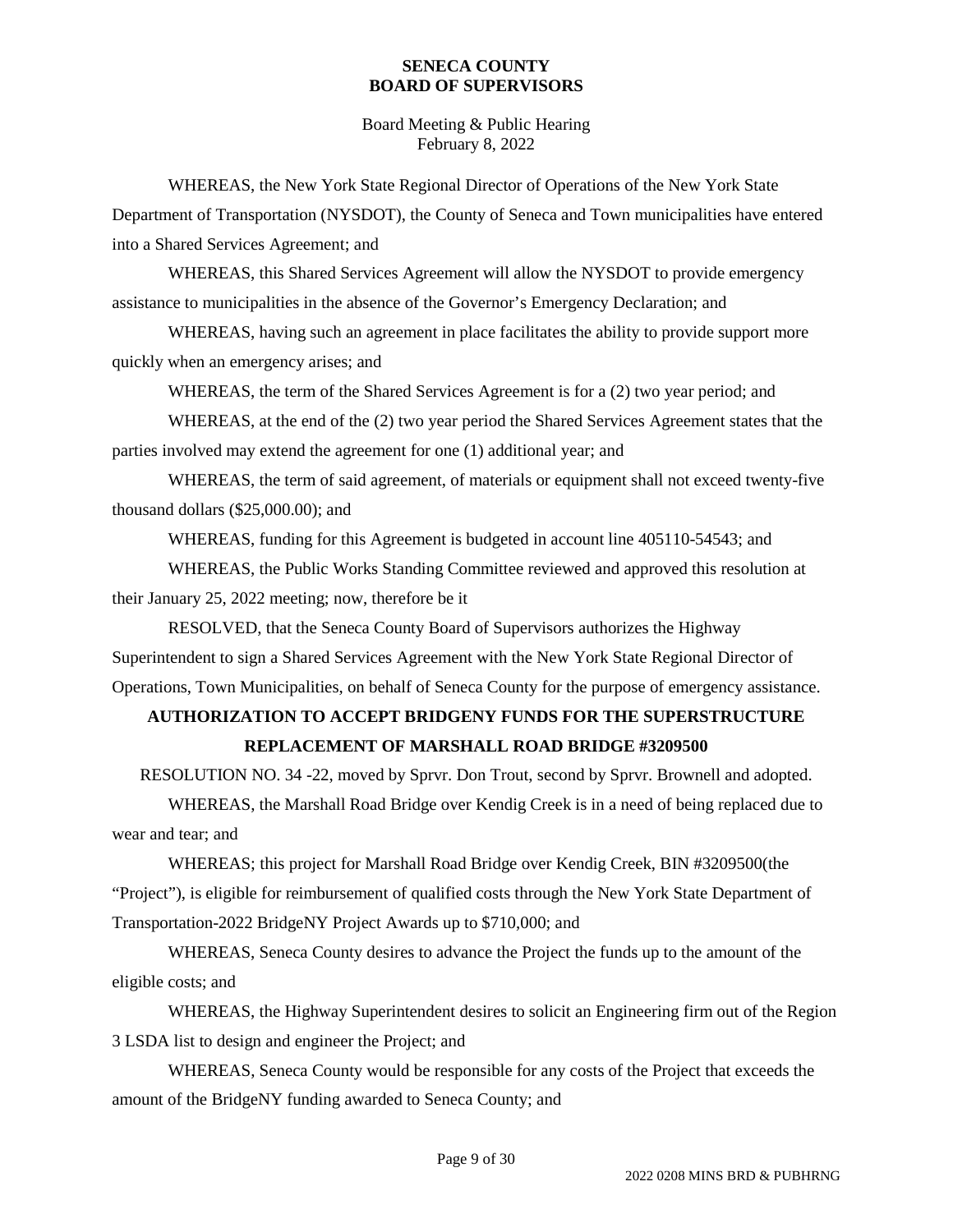Board Meeting & Public Hearing February 8, 2022

WHEREAS, the Public Works Standing Committee reviewed and approved this resolution at their January 25, 2022 meeting; now, therefore be it

RESOLVED, that the Seneca County Board of Supervisors approve the Project; and, be it further

RESOLVED, that the sum of \$710,000 is appropriated and made available to cover the cost of participation in the Project; and, be it further

RESOLVED, that in the event the costs of the Project exceeds the amount appropriated above, the Board of Supervisors shall convene as soon as possible; and be it further

RESOLVED, that the Highway Superintendent is authorized to solicit an engineering firm that will provide the design and engineering for the Project to be awarded under separate resolution; and be it further

RESOLVED, that the Department of Finance is authorized to establish a Capital Project budget, and to make the necessary accounting and budget entries to effect the intent of this Resolution for a total project budget of \$710,000; and be it further

RESOLVED, that the County Manager is authorized to execute all necessary documents in connection with the advancement or approval of the Project with New York State Department of Transportation.

# **AUTHORIZATION FOR ADDITIONAL CONSTRUCTION COSTS FOR DIVISION OF HUMAN SERVICES PHASE II CONSTRUCTION PROJECT**

RESOLUTION NO. 35-22, moved by Sprvr. Don Trout, second by Sprvr. Borst and adopted.

WHEREAS, by Resolution No. 217-21, the Seneca County Board of Supervisors authorized and directed the solicitation of bids by John Snyder Architects to support the Seneca County Division of Human Services (DHS) Phase II renovations; and

WHEREAS, by Resolution 319-21 the renovation of the DHS space was awarded to Massa Construction Company of Geneva, NY for \$434,000; and

WHEREAS, the project kickoff and walk through meeting was held on January 10, 2022; and

WHEREAS, there was carpet and base needs that were not addressed in the bid solicitation; and

WHEREAS, the cost for the completion of carpet and base needs would be a change order in the amount of \$37,000; and

WHEREAS, the funding for the change order is available in the 2022 DHS budget line 106102- 547010 MMIS Weekly Share; and

WHEREAS, this resolution was approved by the Public Works Committee on January 25, 2022; now, therefore be it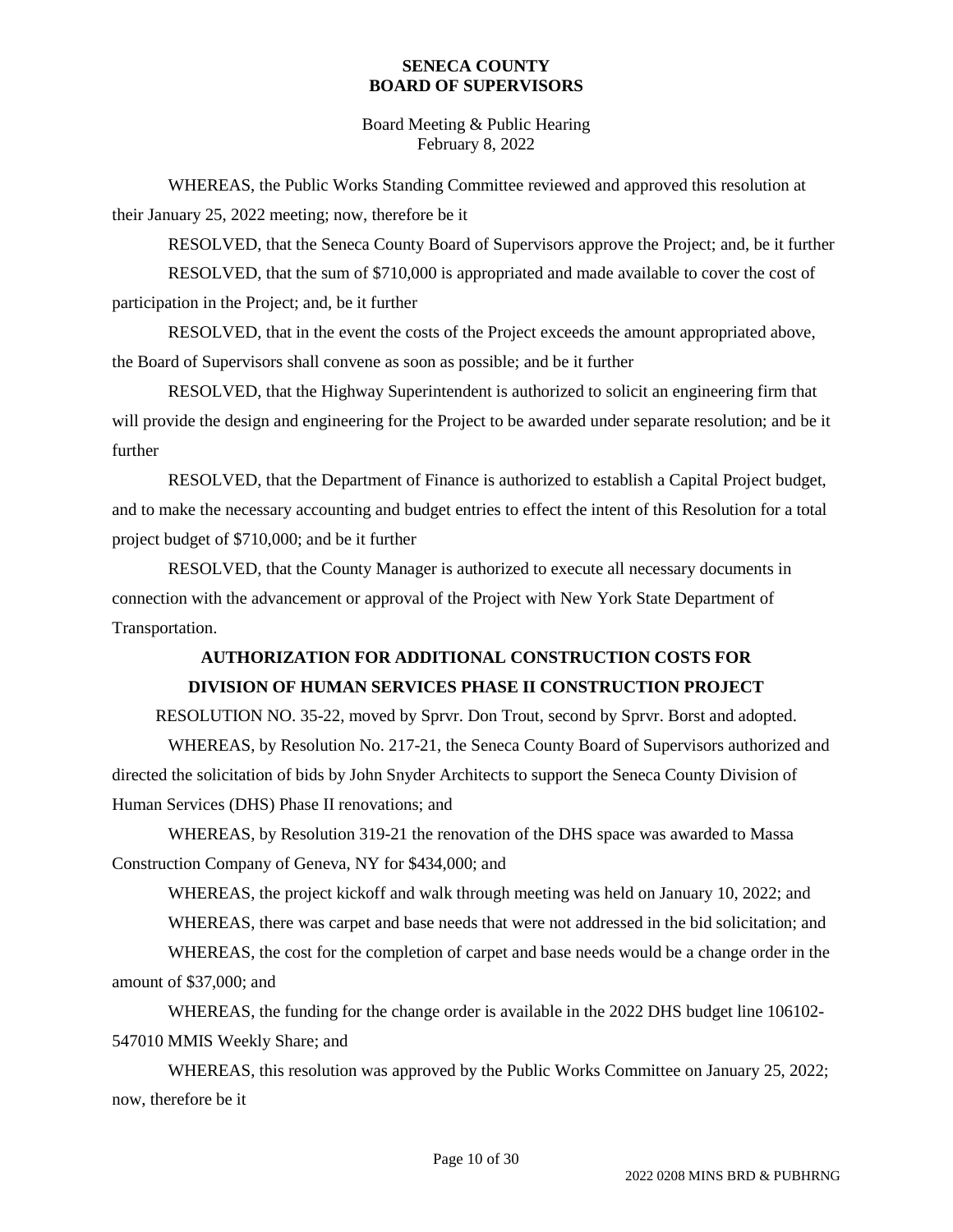Board Meeting & Public Hearing February 8, 2022

RESOLVED, that the Seneca County Board of Supervisors approves this change order for the additional cost of \$37,000 for the carpet and base needs as part of the Phase II renovation of the Division of Human Services Department; and be it further

RESOLVED, that the Director of Finance is authorized to amend the 2022 budget as follows:

| 106102 54700      | <b>MMIS Weekly Share</b> | Decrease | Expenditure  | \$37,000 |
|-------------------|--------------------------|----------|--------------|----------|
| 106010 54700 SS01 | Contractual              | Increase | Expenditures | \$18,500 |
| 106010 54700 SS02 | Contractual              | Increase | Expenditures | \$18,500 |

And, be it further

RESOLVED, that the Department of Finance be authorized to make the necessary budgetary and accounting entries to effect the intent of this resolution; and be it further

RESOLVED, the Seneca County Board of Supervisors authorizes and directs the County Manager to sign any and all documents necessary to effectuate the intent of this resolution.

### **SUPERVISORS AUTHORIZE RENEWAL OF**

### **MAINTENANCE, SOFTWARE ASSURANCE & @COMM LICENSING**

RESOLUTION NO. 36-22, moved by Sprvr. Brownell, second by Sprvr. Trout and adopted.

WHEREAS, Seneca County has an agreement with Convergent Telecom, 53 Assembly Drive

Mendon, New York 14506 for Maintenance, Software Assurance and @Comm Licensing; and

WHEREAS, the Maintenance, Software Assurance and @Comm Licensing keeps our County phone systems up to date and helps us avoid any interrupts and down time; and

WHEREAS, the Seneca County phone system yearly Maintenance, Software Assurance and @Comm Licensing renewal is due March 15th 2022; and

WHEREAS, the funding for this project in the amount of \$20,508.36 was budgeted for and is available in the 2022 Information Technology budget account 101680-54230; and

WHEREAS, this resolution has been reviewed and approved by the Technology Standing Committee on January 25th, 2022; now, therefore be it

RESOLVED, that the Seneca County Board of Supervisors approves the renewal of services with Convergent Telecom and the payment of \$20,508.36 to Convergent Telecom for the renewal of services.

## **SUPERVISORS APPOINT SCOTT KING AS DIRECTOR OF PUBLIC HEALTH**

RESOLUTION NO. 37-22, moved by Sprvr. Ferrara, second by Sprvr. Trout and adopted.

WHEREAS, the term of office for the Public Health Director has expired; and

WHEREAS, Scott King has been serving in the capacity of Interim Director; and

WHEREAS, the appointment will be for the remainder of a six year term, as specified in Public Health Law, which expires on July 6, 2027; and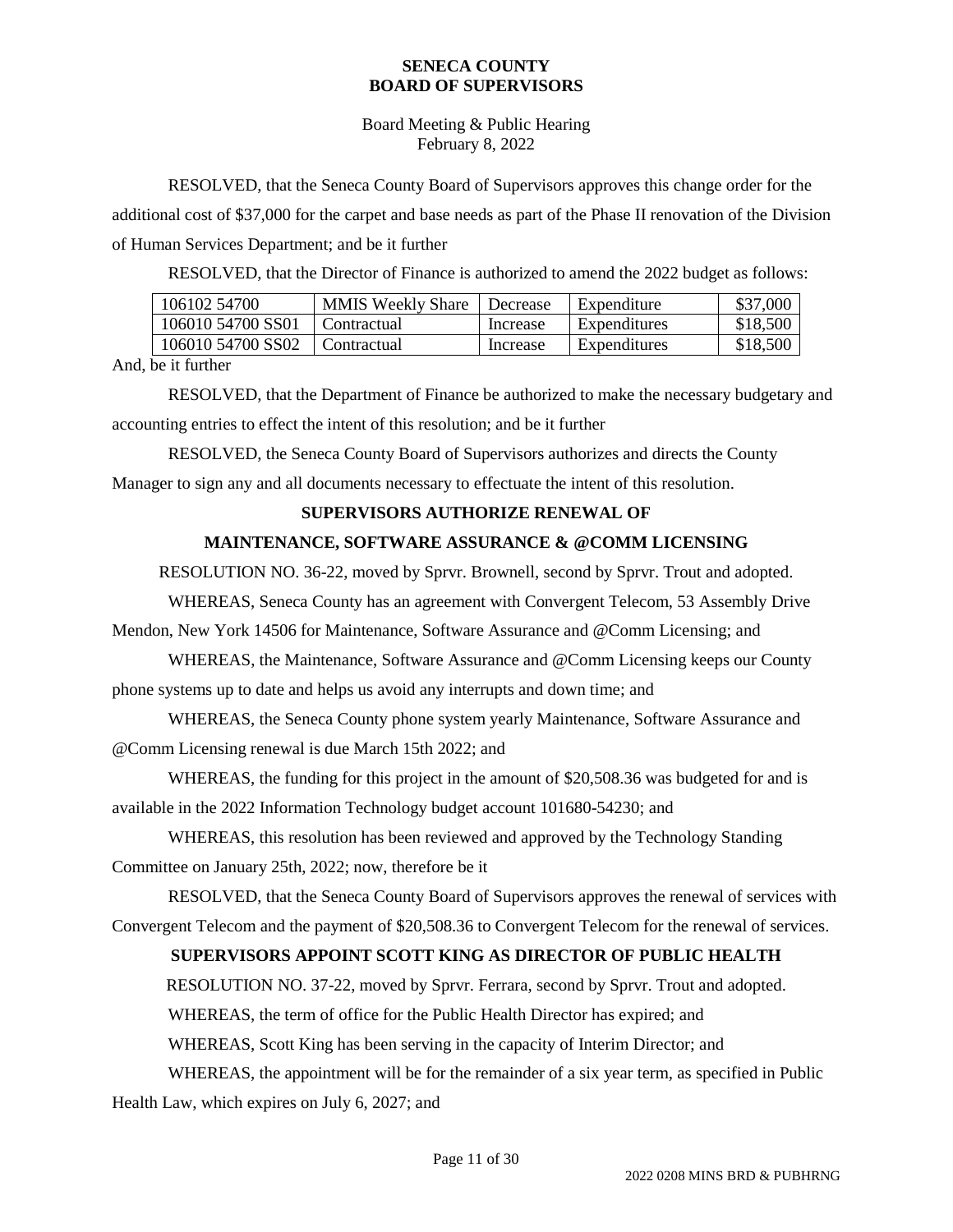Board Meeting & Public Hearing February 8, 2022

WHEREAS, the Personnel Standing Committee has reviewed and approved this resolution at the January 25, 2022 meeting; now, therefore be it

RESOLVED, that the Board of Supervisors does hereby appoint Scott King to the balance of a term as Director of Public Health with a term to expire on July 6, 2027 at an annual salary of \$88,511 in Grade 8 of the Management Salary Schedule.

### **GRANGER APPOINTED TO POSITION OF PERSONNEL OFFICER**

RESOLUTION NO. 38-22, moved by Sprvr. Ferrara, second by Sprvr. Partee and adopted.

WHEREAS, the Personnel Officer position became vacant in November 2021 due to a resignation and needs to be filled; and

WHEREAS, the Personnel Standing Committee reviewed and approved this resolution at their January 25, 2022 meeting; now, therefore be it

RESOLVED, that the Seneca County Board of Supervisors does hereby appoint Laura Granger as Personnel Officer effective February 8, 2022 at an annual salary of \$88,511 in Grade 8 of the Management Salary Schedule, for the remainder of the current Six Year Term, with an Expiration Date of December 31, 2022.

# **BOARD OF SUPERVISORS APPROVES THE RECLASSIFICATION OF ONE FULL TIME PRINCIPAL SOCIAL WELFARE EXAMINER AND BACKFILL ONE FULL TIME SOCIAL WELFARE EXAMINER**

RESOLUTION NO. 39-22, moved by Sprvr. Ferrara, second by Sprvr. Barnhart and adopted.

WHEREAS, the Department of Human Services and the Commissioner have identified the need to reclassify one PCA Nursing Coordinator to full time Principal Social Welfare Examiner and backfill one full time Social Welfare Examiner due to promotion; and

WHEREAS, the position will serve as a supervisory role in training, processing and approving of Medicaid Cases within The Office of Medicaid; and

WHEREAS, the current Principal Social Welfare Examiner has an overwhelming number of cases that are difficult to manage in a timely way, because of the volume, as well as, daily emergencies. The new position would assist in ensuring that all State mandates and regulatory requirements are being met ensuring clients receive benefits they are entitled to; and

WHEREAS, the position of PCA Nursing Coordinator will be contracted out due to low case load; and

WHEREAS, the Principal Social Welfare Examiner position will be a Promotional Appointment and back fill of a Social Welfare Examiner will be necessary; and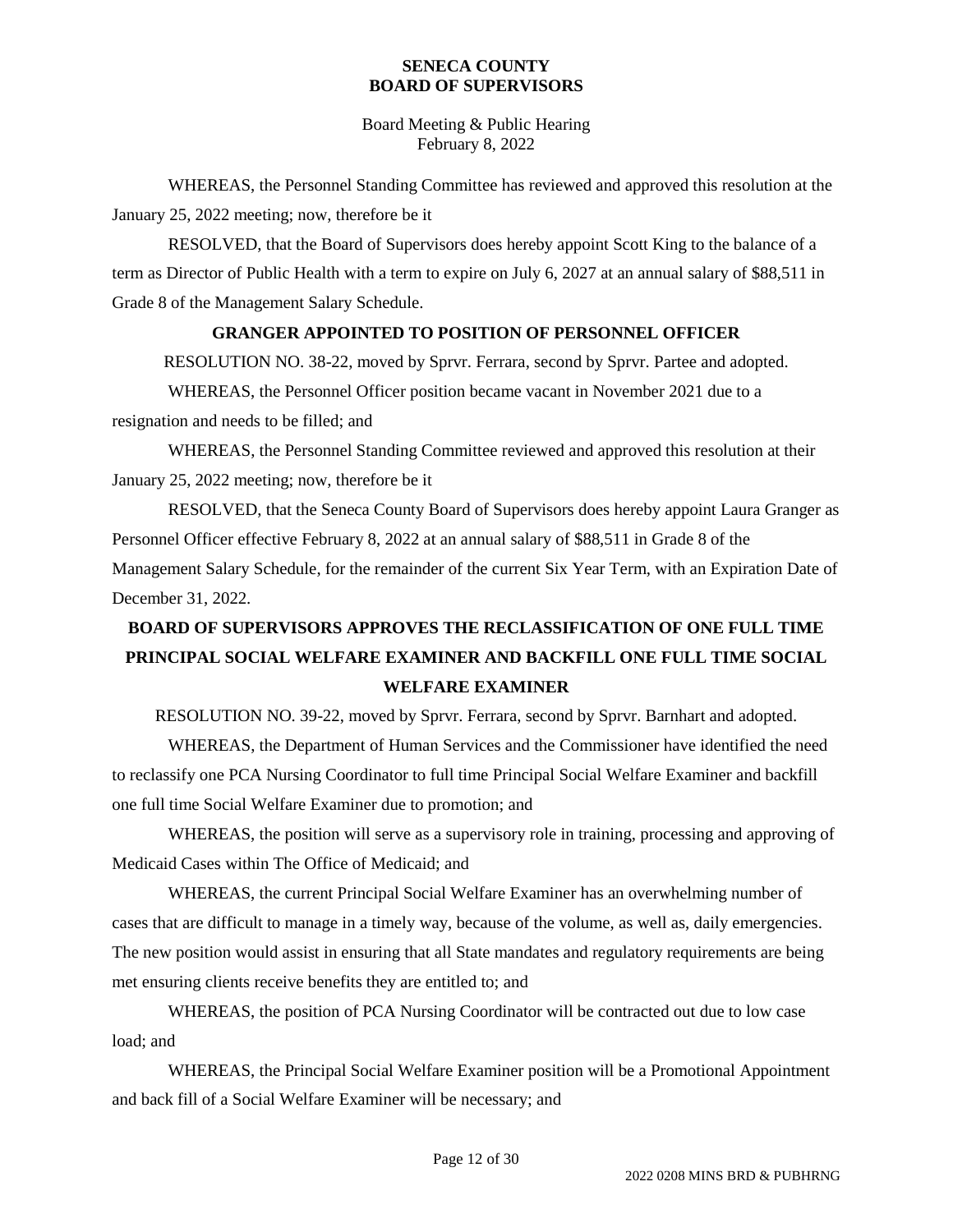Board Meeting & Public Hearing February 8, 2022

WHEREAS; funding is available in the 2022 Budget; and

WHEREAS, the position has been approved and reviewed by the Vacancy Committee and the Personnel Standing Committee on January 25, 2022; now, therefore be it

RESOLVED, that the Board of Supervisors approve the reclassification of one (1) full time Principal Social Welfare Examiner and the backfill of one (1) Social Welfare Examiner; and be it further

RESOLVED, that the Finance Department is authorized to make the necessary budgetary and accounting entries to affect the intent of this resolution.

## **BOARD OF SUPERVISORS APPROVES THE RECLASSIFICATION OF ONE FULL TIME DEPUTY COMMISSIONER**

RESOLUTION NO. 40-22, moved by Sprvr. Ferrara, second by Sprvr. Hayes and adopted. WHEREAS, the Department of Human Services and the Commissioner have identified the need to reclassify one Director of Workforce to full time Deputy Commissioner to oversee the daily operations of the Workforce and Temporary Assistance Departments; and

WHEREAS, the reclassification will put the Department of Human Services in line with the structure of area counties; and

WHEREAS, the vacant Director of Workforce Development/ Youth Bureau position will be eliminated when the position is reclassified; and

WHEREAS, having two Deputy Commissioners provides back up for each other as well as the Commissioner when allowed per law and regulations; and

WHEREAS; this position is sixty two percent reimbursable and has monies budgeted and available in the 2022 Budget; and

WHEREAS, the position has been approved and reviewed by the Vacancy Committee and the Personnel Standing Committee on January 25, 2022; now, therefore be it

RESOLVED, that the Board of Supervisors approve the reclassification of one (1) full time Deputy Commissioner; and, be it further

RESOLVED, that the Finance Department is authorized to make the necessary budgetary and accounting entries to affect the intent of this resolution.

## **RETURN TO COMMITTEE – Resolution to Create Full-time position in Personnel Office**

Main Motion: Sprvr. Ferrara offered a motion, and Sprvr. Barnhart seconded the motion, to approve the creation of a Full-time position for Human Resources Assistant for the Personnel Department.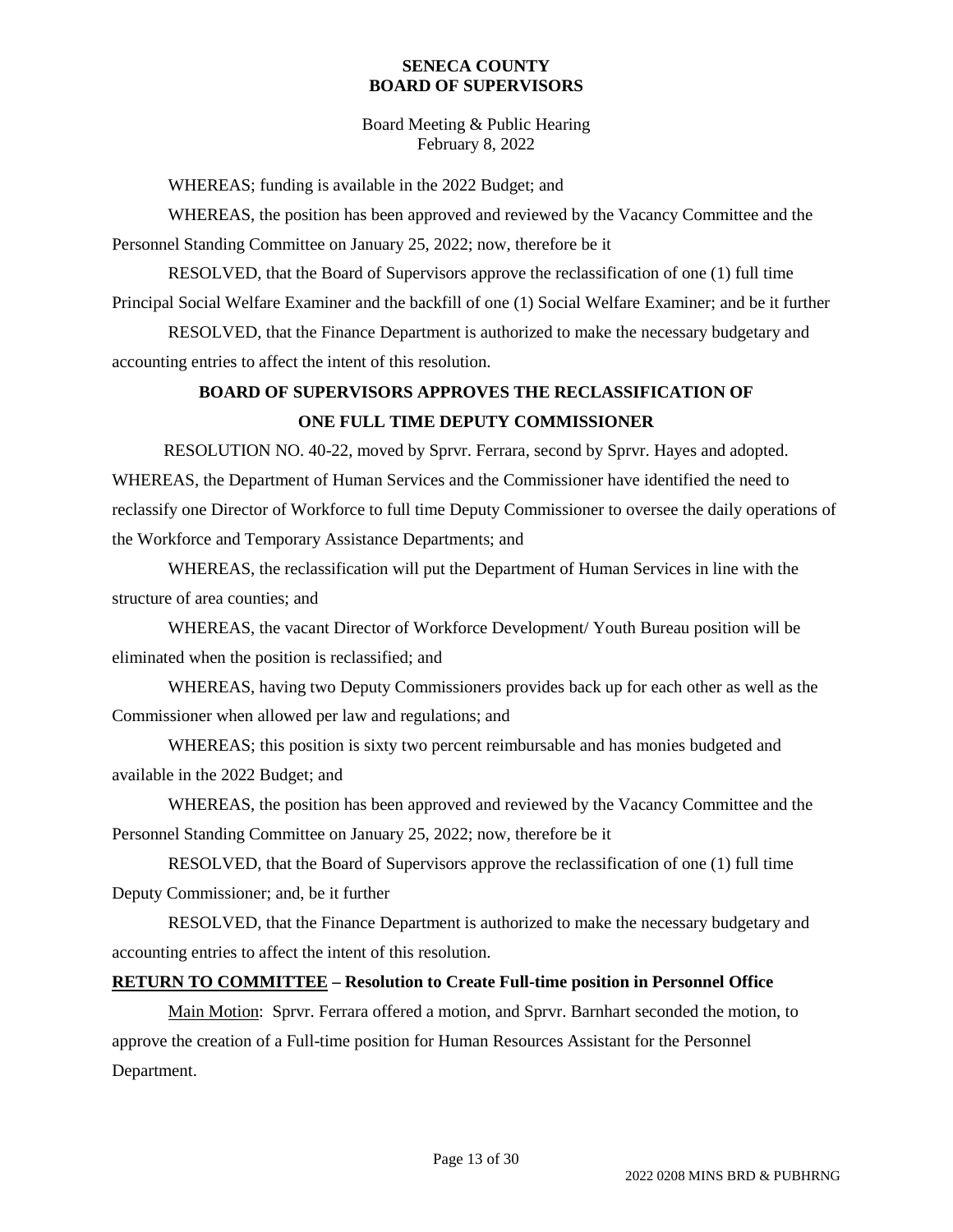Board Meeting & Public Hearing February 8, 2022

Motion to Return to Committee: Sprvr. Rhinehart offered a motion, second by Sprvr. Hayes, and carried, to return the draft resolution to the Personnel Standing Committee. Sprvr. Rhinehart stated that the resolution does not include the salary or grade; he wants to review the overall cost for this position.

### **SUPERVISORS APPROVE THE FILLING OF ONE FULL-TIME RISK MANAGER**

RESOLUTION NO. 41-22, moved by Sprvr. Ferrara, second by Sprvr. Hayes and adopted.

WHEREAS, the Personnel Officer has identified the need to fill one Full-time Risk Manager; and

WHEREAS, the position is critical to the delivery of essential County services; and

WHEREAS, the current Employee Benefits Assistant has been acting in the capacity of Risk Manager since November 5, 2021, and filling this position will allow the Personnel Officer to focus on more HR related activities; and

WHEREAS, the position is vital to ensuring all Risk Management/Workers Comp claims are processed timely, all employee questions on insurance are addressed, and all open enrollment is completed properly; and

WHEREAS, the Personnel Officer will not be able to address all inquiries, health insurance questions, risk management reports, Workers Compensation Claim, etc.; and

WHEREAS, funding is available in the 2022 budget; and

WHEREAS, this position has been approved and reviewed by the Vacancy Committee and the Personnel Standing Committee on January 25, 2022; now, therefore be it

RESOLVED, that the Board of Supervisors approve the filling of one (1) full-time Risk Manager; and, be it further

RESOLVED, that the Board of Supervisors approves Rhonda Maher as the Seneca County Risk Manager under the supervision of the Personnel Officer.

## **SUPERVISORS AMEND COVID-19 PRE-DUTY SCREENING POLICY NO. 510.602**

RESOLUTION NO. 42-22, moved by Sprvr. Ferrara, second by Sprvr. Hayes and adopted.

WHEREAS, the Seneca County Board of Supervisors Adopted Policy #510.602, entitled Pre-Duty Screening Policy, on December 22, 2020 to help mitigate the spread of Covid-19 in the Workplace; and

WHEREAS, CDC Guidelines and direction from New York State have evolved since the Policy was adopted; and

WHEREAS, it is in the best interest of the County to update the Pre-Duty Screening Policy; and

WHEREAS, the Personnel Standing Committee met on January 25, 2022 and has recommended the approval of the Amended Pre-Duty Screening Policy; now therefore be it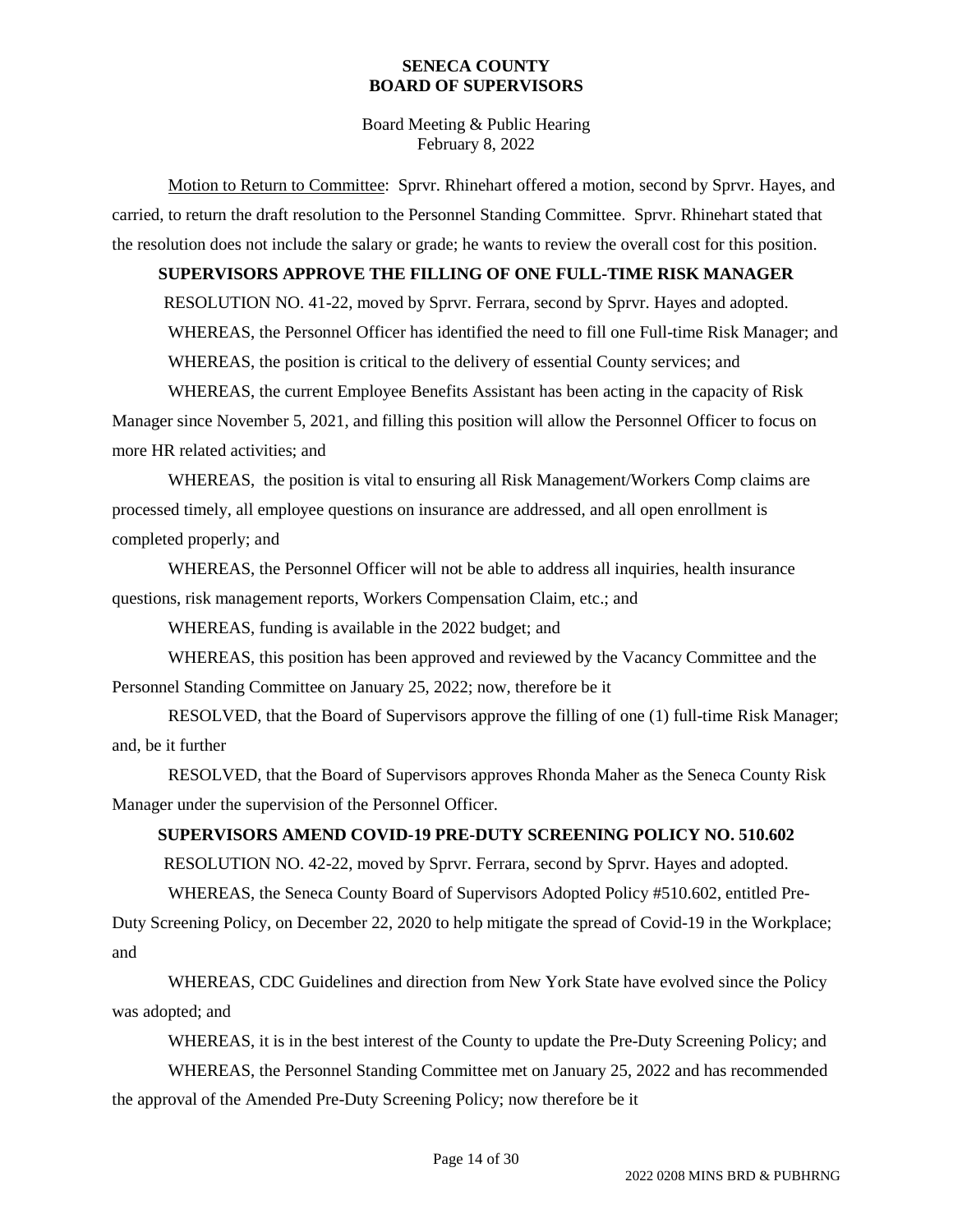Board Meeting & Public Hearing February 8, 2022

RESOLVED, that the Pre-Duty Screening Policy be amended to read as follows:

### **510.602 COVID-19 Pre-Duty Screening Policy**

All employees and visitors (regardless of symptoms or not) will undergo a temperature check and attest that they have not had symptoms, knowingly come into contact with anyone testing positive for COVID-19, and/or tested positive for COVID-19 in the previous ten (10) days before the start of their shift or entering the County Office Buildings. Each employee will fill out the Seneca County Daily Wellness Employee Log attesting of the same.

If the temperature of the individual is within the normal range  $\ll 100.4$ ), the individual will be permitted to enter the County Building; however, if the thermometer indicates the temperature is (>100.4) or higher, the individual will not be permitted to enter the County Building. If an asymptomatic employee is awaiting test results, the COVID-19 Policies should be followed (i.e. treat as status pending, may continue to work).

If an employee receives a positive test result, even if they are asymptomatic, they may not return to work until they complete a five (5) day self-isolation. The isolation period begins with the day a person started having symptoms, or, if the individual is asymptomatic, the day they took a COVID test. That day is considered day zero (i.e. the day following onset of symptoms, or following the test if asymptomatic, would be day one).

If an employee screens positive for COVID-19 symptoms, they should be sent home with instructions to contact their healthcare provider for an assessment and testing. They may not return to work until completion of a five (5) -day self- quarantine. Dept. Heads/Site Supervisors should provide the employee with information on healthcare and testing resources and then must immediately notify the Personnel Department.

An employee who has responded that they have had close contact with a person who is confirmed or suspected for COVID-19 may be sent home if experiencing symptoms.

(a) If an employee is NOT symptomatic, the employee should adhere to the following practices prior to and during their work shift, which should be documented:

- 1. Regular monitoring: As long as the employee does not have a temperature or symptoms, they should self-monitor.
- 2. Wear a mask: The employee should wear a face mask at ALL TIMES, for ten (10) days after exposure.
- 3. Social distance: Employee should continue social distancing practices, including maintaining, at least, six feet distance from others.
- 4. Disinfect and clean work spaces: Continue to clean and disinfect all areas such as offices, bathrooms, common areas, and shared electronic equipment routinely.

(b) SEE ATTACHED ALGORITHM TO MODIFY THIS SECTION BASED ON AN EMPLOYEE'S VACCINATION STATUS: If an employee who has had close contact with a confirmed or suspected case is symptomatic, they should follow the protocol above for positive screening or testing, including a five (5) day self-quarantine, unless they are an Emergency Responder or critical employee.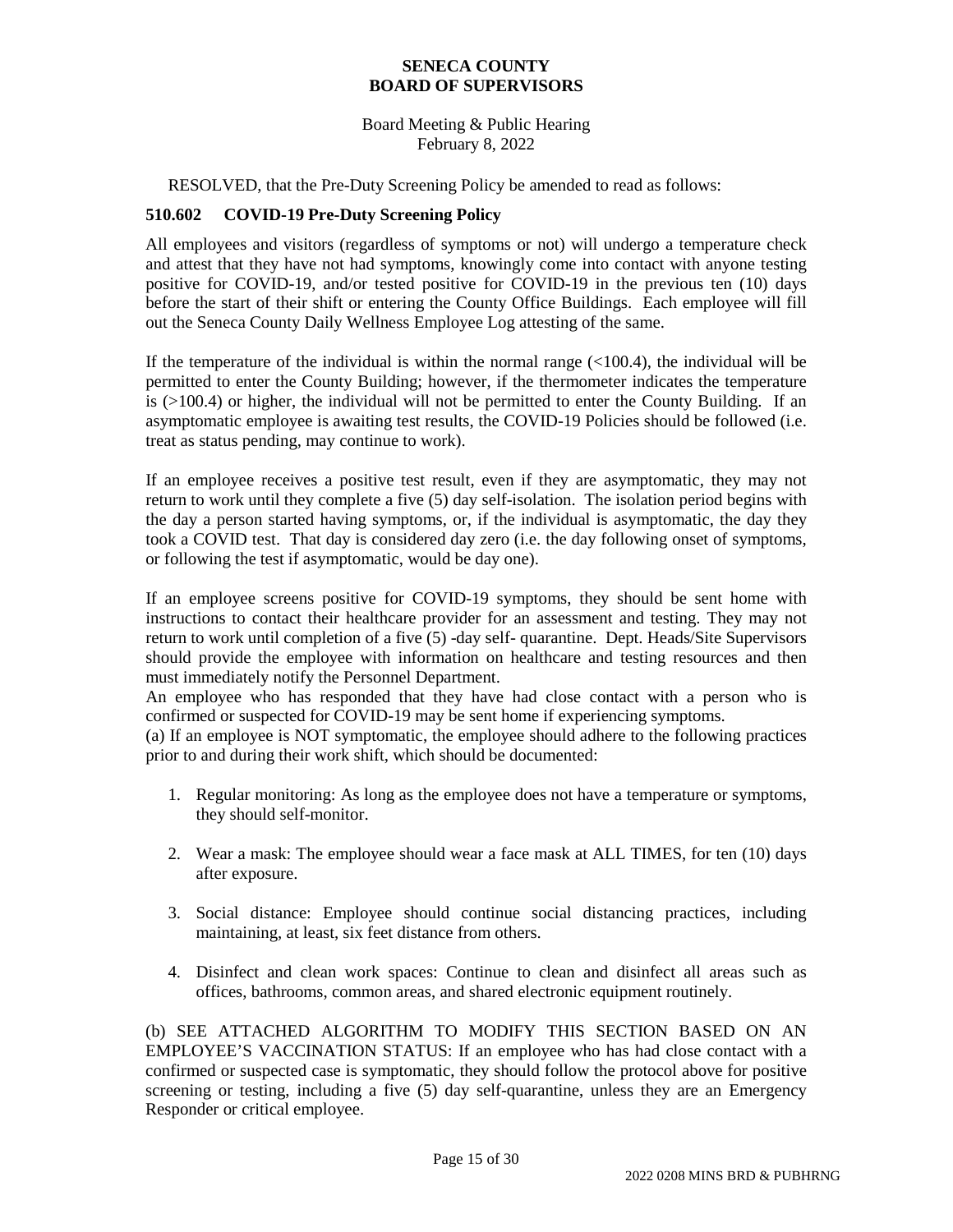Board Meeting & Public Hearing February 8, 2022

If an asymptomatic employee is deemed essential/critical for the operation and safety of the County, but came into close contact with a person who is confirmed or suspected for COVID-19, upon a documented determination by their supervisor and the Personnel Department in consultation with appropriate state and local health authorities, the exposed, asymptomatic employee may return to work so long as the employee adheres to the following practices prior to and during their work shift, which should be monitored and documented:

- 1. Regular monitoring: As long as the employee does not have a temperature or symptoms, they should self-monitor.
- 2. Wear a mask: The employee should wear a face mask at ALL TIMES, for 14 days after last exposure.



# **SUPERVISORS APPROVE RECLASSIFICATION OF CONFIDENTIAL SECRETARY POSITION TO PAYROLL SYSTEMS TECHNICIAN TRAINEE**

RESOLUTION NO. 43-22, moved by Sprvr. Ferrara, second by Sprvr. Borst and adopted.

WHEREAS, the Personnel Officer has identified the need to create and fill one Full-time Payroll Systems Technician Trainee; and

WHEREAS, through the reorganization of the Personnel Department, the Confidential Secretary position will be eliminated to provide for the creation of this position; and

WHEREAS, funding is available in the 2022 Budget; and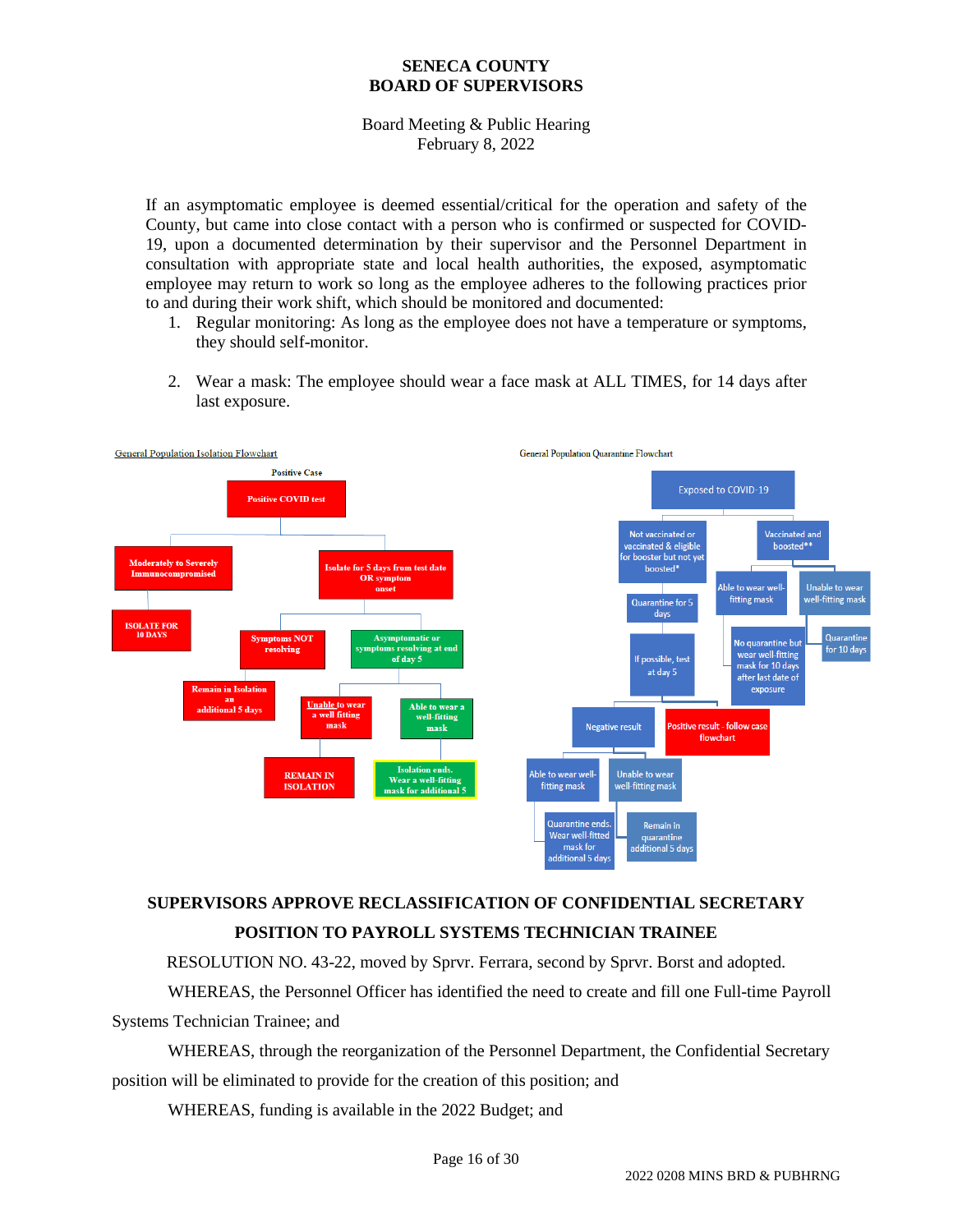Board Meeting & Public Hearing February 8, 2022

WHEREAS, the position has been reviewed and approved by the Vacancy Committee and the Personnel Standing Committee on January 25, 2022; now, therefore be it

RESOLVED, that the Board of Supervisors approves the reclassification of one (1) Full-time Confidential Secretary position to one (1) Payroll Systems Technician Trainee.

## **BOARD OF SUPERVISORS APPROVES THE RECLASSIFICATION OF**

## **PAYROLL SYSTEM TECHNICIAN POSITION TO PERSONNEL TECHNICIAN**

RESOLUTION NO. 44-22, moved by Sprvr. Ferrara, second by Sprvr. Barnhart and adopted.

WHEREAS, the Personnel Officer has identified the need to create and fill one full-time

Personnel Technician; and

WHEREAS, through the reorganization of the Personnel Department, the Payroll System Technician position will be eliminated to provide for the creation of this position; and

WHEREAS, funding is available in the 2022 Budget; and

WHEREAS, the position has been reviewed and approved by the Vacancy Committee and the Personnel Standing Committee on January 25, 2022; now, therefore be it

RESOLVED, that the Board of Supervisors approves the reclassification of one (1) full time Payroll System Technician position to one (1) Personnel Technician.

## **AUTHORIZE PURCHASE OF FOURTEEN TASER 7 TASERS FOR SENECA COUNTY SHERIFF'S OFFICE**

RESOLUTION NO. 45-22, moved by Sprvr. Rhinehart, second by Sprvr. Brownell and adopted.

WHEREAS, the Seneca County Sheriff's Office currently needs to replace fourteen (14) Tasers that were purchased from Axon Enterprise, Inc; and

WHEREAS, the purchase of these TASER 7 Tasers are an essential law enforcement tool in the continuation of protection of victims and officers with a less than lethal option; and

WHEREAS, the purchase will be made for fourteen(14) TASER 7 Tasers from Axon Enterprise, Inc, 17800 North 85th Street, Scottsdale, AZ 85255 for a total cost of \$38,201.25; and

WHEREAS, funding for this purchase is in the 2022 budget line 103150-54700; and

WHEREAS, the Public Safety Standing Committee reviewed and approved this resolution on January 25, 2022; now, therefore be it

RESOLVED, that the Board of Supervisors authorize and directs the County Manager to sign all necessary documents with Axon Enterprise, Inc for the purchase of fourteen (14) TASER 7 Tasers.

# **SENECA COUNTY BOARD OF SUPERVISORS APPROVES APPLYING FOR THE 2021-2022 PUBLIC SAFETY ANSWERING POINTS OPERATIONS GRANT**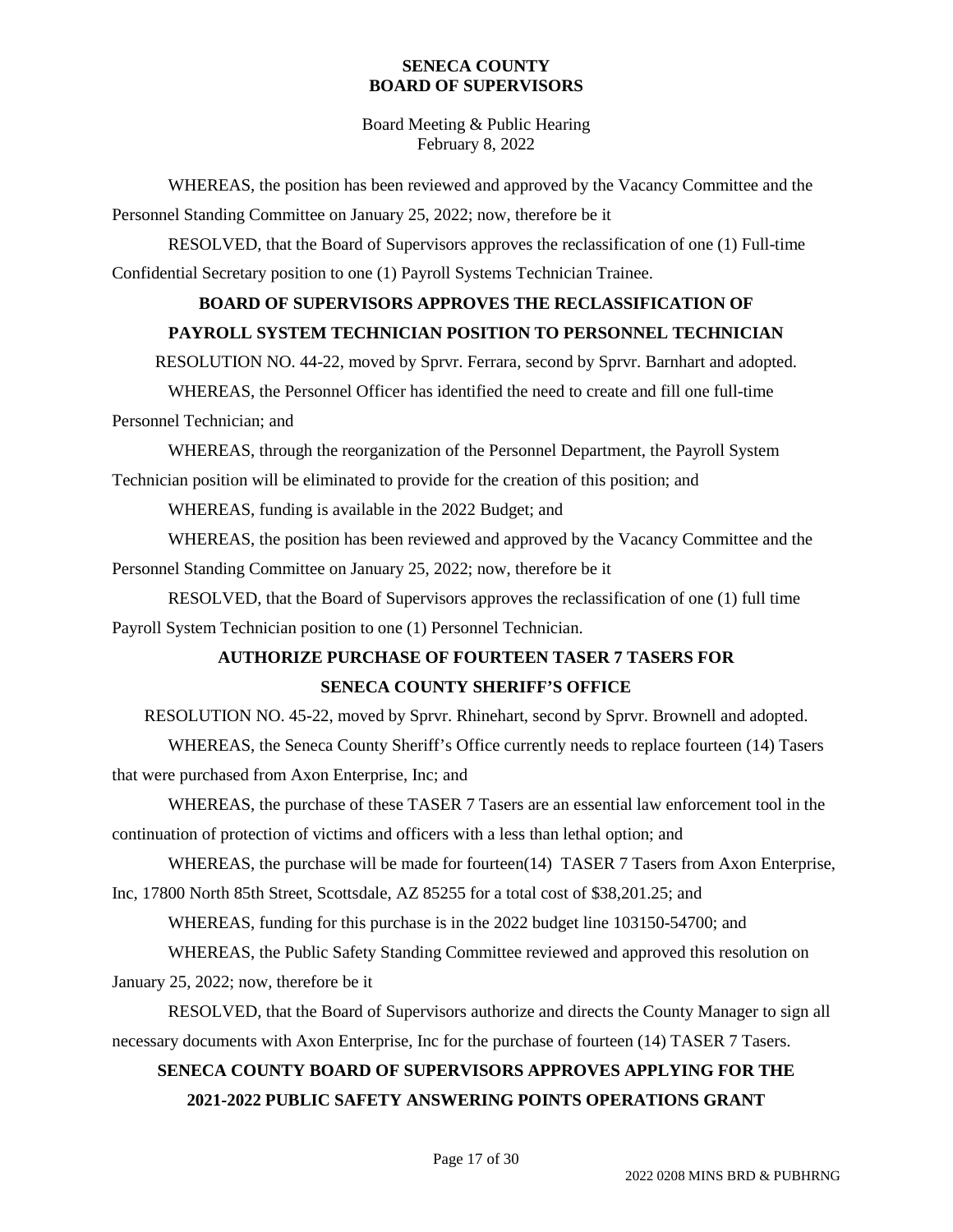Board Meeting & Public Hearing February 8, 2022

RESOLUTION NO. 46-22, moved by Sprvr. Rhinehart, second by Sprvr. Brownell and adopted.

WHEREAS, the New York State Division of Homeland Security & Emergency Services announced the 2021-2022 Public Safety Answering Points Operations Grant on December 20, 2021; and

WHEREAS, the grant allows for state support for counties to facilitate Public Safety Answering Point consolidation, regional initiatives related to 911 operations, implementation of NG911, and improvements in the operations of public safety communications; and to develop multijurisdictional Public Safety Answering Point compatibility throughout the state and support statewide interoperable communications for first responders, thereby improving public safety; and

WHEREAS, the state support is in the form of reimbursement for operating expenses to the Public Safety Answering Point; and

WHEREAS, the enacted state budget for  $2021 - 2022$  appropriates \$10 million for all those eligible (62 counties); and

WHEREAS, the Public Safety Answering Points Operations Grant is non-competitive and will allocate money by a formula which equitably distributes funding among counties based on quantifiable elements and relevant metrics, with no local match; and

WHEREAS, the application deadline for the Grant is February 15, 2022; and

WHEREAS, this resolution was reviewed and approved by the Public Safety Standing Committee on January 25, 2022; now, therefore be it

RESOLVED, the Seneca County Board of Supervisors approves applying for the 2021 - 2022 Public Safety Answering Point Operations Grant and authorizes and directs the County Manager to sign all paper work related to the same.

## **BOARD OF SUPERVISORS APPROVES APPLYING FOR THE**

## **FY 2021-2022 STATEWIDE INTEROPERABLE COMMUNICATIONS GRANT**

RESOLUTION NO. 47-22, moved by Sprvr. Rhinehart, second by Sprvr. Brownell and adopted.

WHEREAS, the New York State Division of Homeland Security & Emergency Services, Office of Interoperable Communications announced the FY 2021-2022 Statewide Interoperable Communications Grant (SICG) on December 20, 2021; and

WHEREAS, this grant allows for state support to counties for eligible expenses related to interoperable communications; and

WHEREAS, this state support is in the form of reimbursement for interoperable communications upgrades and maintenance; and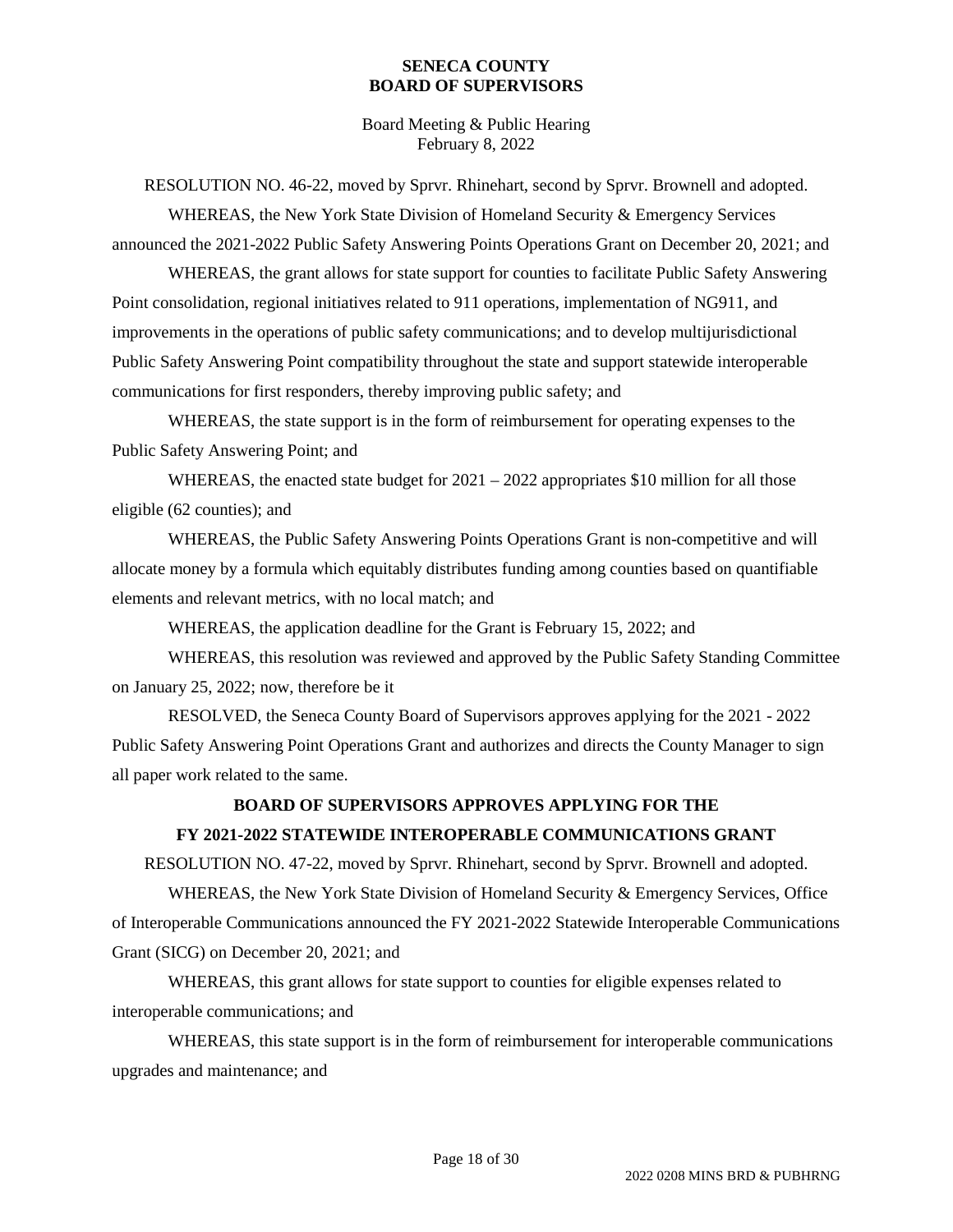Board Meeting & Public Hearing February 8, 2022

WHEREAS, the enacted state budget for 2021-2022 appropriates \$45 million for all those eligible (62 counties); and

WHEREAS, the FY 2021-2022 Statewide Interoperable Communications Grant is noncompetitive and will allocate money by a formula which equitably distributes funding among counties based on quantifiable elements and relevant metrics with no local match; and

WHEREAS, the application deadline for the grant is February 15, 2022; and

WHEREAS, the Public Safety Standing Committee has reviewed and approved this resolution at its January 25, 2022 meeting; now, therefore be it

RESOLVED, the Board of Supervisors approves applying for the FY 2021-2022 Statewide Interoperable Communications Grant (SICG) and authorizes and directs the County Manager to sign all paperwork related to the same.

# **SUPERVISORS RE-APPOINT DR. TIMOTHY J. RYAN & DR. GRACE FREIER TO THE SENECA COUNTY BOARD OF HEALTH**

RESOLUTION NO. 48-22, moved by Sprvr. Borst, second by Sprvr. Hayes and adopted.

WHEREAS, the 6 year terms for Doctors Ryan and Freier to serve as members of the Board of Health are expiring; and

WHEREAS, Doctors Ryan and Freier are both Seneca County residents who have served successfully as board members up to the present; and

WHEREAS, Drs. Ryan and Freier have expressed an interest in continuing to serve as members of the Seneca County Board of Health; and

WHEREAS, Dr. Ryan's and Dr. Freier's appointments will become effective immediately and be for a six year term which will expire on December 31, 2027; and

WHEREAS, the Public Health Standing Committee have reviewed and approved this resolution at their January 25, 2022 meeting; now, therefore be it

RESOLVED, that the Seneca County Board of Supervisors hereby re-appoints Dr. Timothy J. Ryan and Dr. Grace Freier to the Seneca County Board of Health.

# **APPOINT JOHN HUNT AS GRANGE REPRESENTATIVE TO THE SENECA COUNTY SOIL & WATER CONSERVATION BOARD**

RESOLUTION NO. 49-22, moved by Sprvr. Barnhart, second by Sprvr. Rhinehart and adopted.

WHEREAS, in accordance with the New York State Conservation District Law, the District

Directors shall include a farmer recommended by the County Grange; and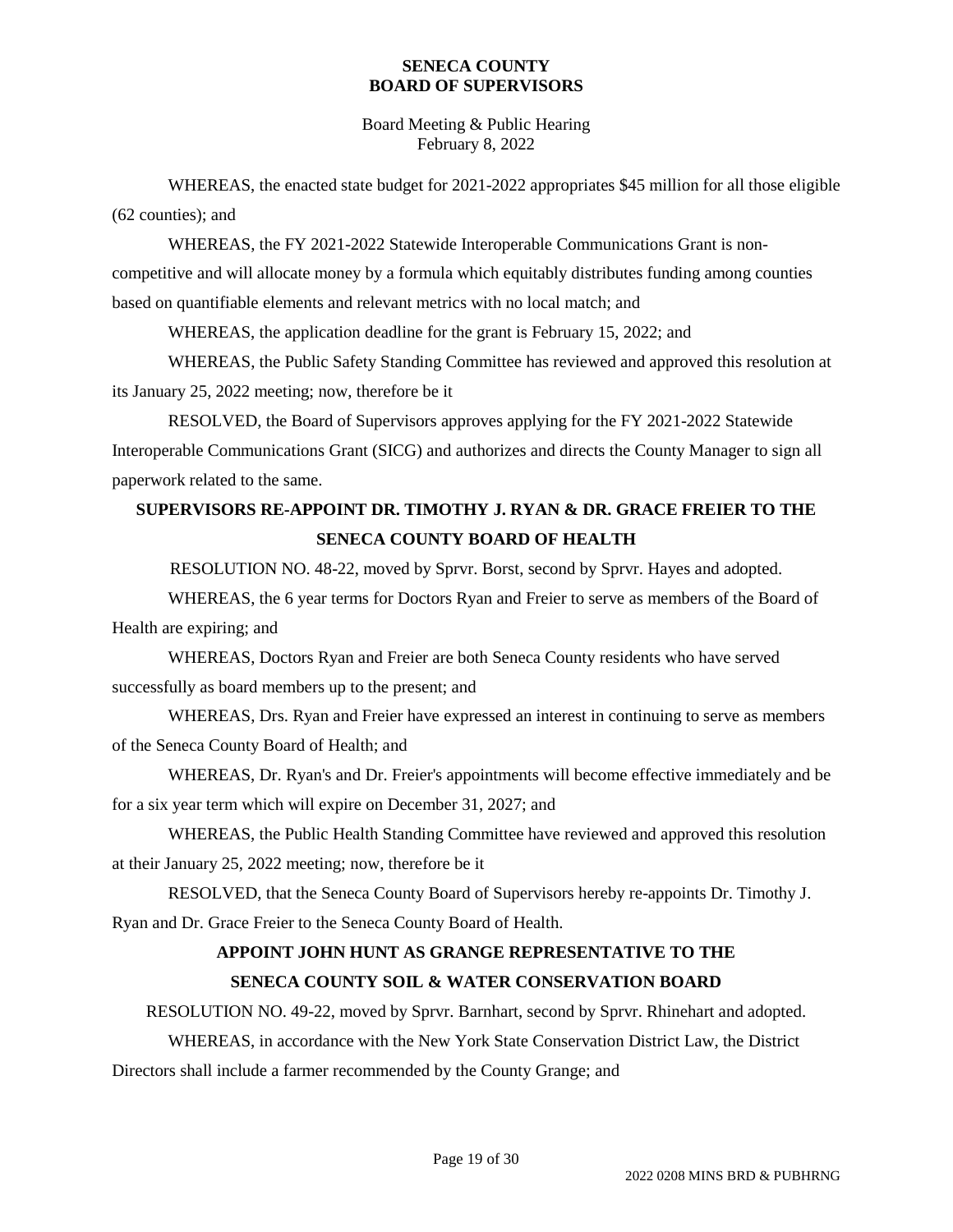Board Meeting & Public Hearing February 8, 2022

WHEREAS, the current Grange Representative, John Hunt, is interested in serving a new threeyear term; and

WHEREAS, the Planning, Development, Agriculture & Tourism Standing Committee approved this Resolution at its meeting on January 25, 2022; now, therefore be it

RESOLVED, that the Seneca County Board of Supervisors does hereby appoint John Hunt as the Grange Representative on the Seneca County Soil & Water Conservation Board of Directors for a threeyear term effective January 1, 2022 through December 31, 2024.

## **APPOINT CHARLES SUMNER AS MEMBER-AT-LARGE TO THE SENECA COUNTY SOIL & WATER CONSERVATION BOARD**

RESOLUTION NO. 50-22, moved by Sprvr. Barnhart, second by Sprvr. Hayes and adopted.

WHEREAS, in accordance with the New York State Conservation District Law, the Member Atlarge Director shall be appointed from the county at large and will represent the urban, suburban; and rural non-farm landownership interest; and

WHEREAS, the current Member-at-Large is Charles Sumner who is interested in serving a new three-year term; and

WHEREAS, the Planning, Development, Agriculture & Tourism Standing Committee approved this Resolution at its meeting on January 25, 2022; now, therefore be it

RESOLVED, that the Seneca County Board of Supervisors does hereby appoint Charles Sumner as Member-at-Large on the Seneca County Soil & Water Conservation Board of Directors for a three-year term effective January 1, 2022 through December 31, 2024.

# **APPOINTMENTS TO THE REGION 8 FISH AND WILDLIFE MANAGEMENT ADVISORY BOARD**

RESOLUTION NO. 51-22, moved by Sprvr. Barnhart, second by Sprvr. Ferrara and adopted. Sprvr. Kronenwetter recuse himself from voting.

WHEREAS, Section 11-0501 of the New York State Environmental Conservation Law (ECL) establishes a Fish and Wildlife Management Advisory Board (FWMAB) for each of the Departments nine regions; and

WHEREAS, the regional FWMAB shall consist of three members from each county representing the following interests: County Board of Supervisors; County Sportsmen; and County Landowners; and

WHEREAS, the representatives of the FWMAB are appointed by the County's Chairman with the approval of the Board of Supervisors; and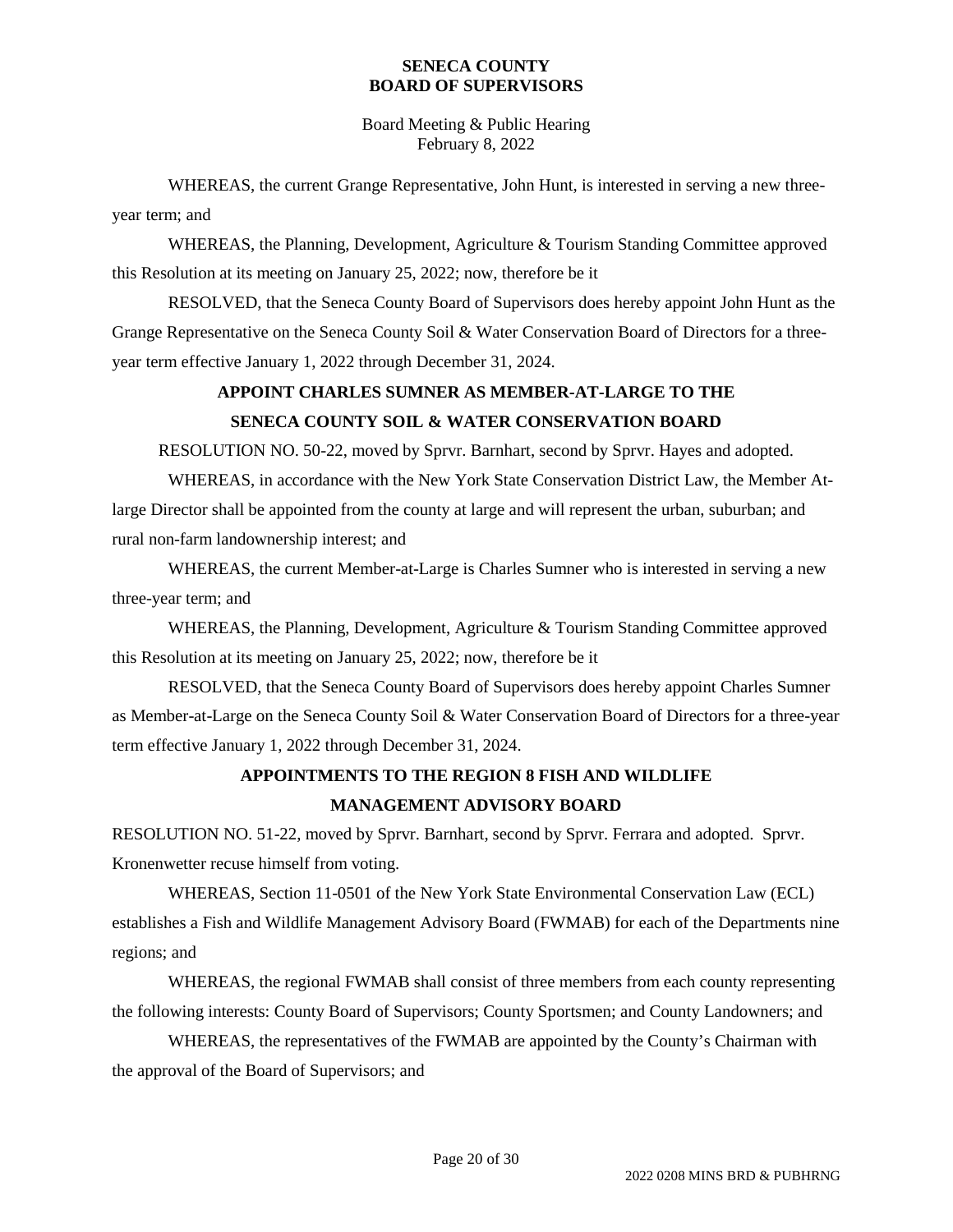Board Meeting & Public Hearing February 8, 2022

WHEREAS, the term for Legislative representative and the term for Sportsmen's representative expire at the end of odd numbered years; and

WHEREAS, the Planning, Development, Agriculture & Tourism Standing Committee approved this resolution on January 25, 2022; now, therefore be it

RESOLVED, that the Chairman of the Seneca County Board of Supervisors, with the approval of the Seneca County Board of Supervisors does hereby make the following appointments to the Region 8 Fish and Wildlife Management Advisory Board:

- Legislative Representative: Paul Kronenwetter for a 2-yr term Jan 1 2022 Dec 31 2023
- Sportsmen's Representative: Tom Grasek for a 2-yr term Jan 1 2022 Dec 31 2023
- Alternate Sportsmen's Representative: William Ryan for a 2-yr term Jan 1 2022 Dec 31 2023

## **RESOLUTION APPROVING THE OFFICIAL UNDERTAKING OF PUBLIC EMPLOYEES FIDELITY BOND FOR GENESEE/FINGER LAKES REGIONAL PLANNING COUNCIL**

RESOLUTION NO. 52-22, moved by Sprvr. Barnhart, second by Sprvr. Borst and adopted. WHEREAS, Seneca County, herein named as "the County", has appropriated the sum of

\$7,311.70 as its share of the Year 2022 operating funds of the Genesee/Finger Lakes Regional Planning Council, herein named "the agency"; and

WHEREAS, pursuant to Section 119-00 of the General Municipal Law of the State of New York, the County is authorized to provide for the payment of such appropriations to an officer of the agency designated by the agency to receive such monies provided that such officer of the executed official undertaking is approved by the governing body of the County; and

WHEREAS, the Genesee/Finger Lakes Regional Planning Council has designated Paul Gavin, Director of the Council, as the officer to receive payments of such monies; and

WHEREAS, The Genesee/Finger Lakes Regional Planning Council has secured a Public Employees Fidelity (Blanket) Bond, issued by National Grange Mutual Insurance Company, providing faithful performance blank bond coverage for officers and employees of the Council in the amount of \$500,000.00; and

WHEREAS, this resolution has been reviewed and recommended for approval by the Planning, Development, Agriculture and Tourism Standing Committee at its Meeting on January 25, 2022; now therefore be it

RESOLVED, that the Seneca County Board of Supervisors hereby approves such a bond as the official undertaking required pursuant the Section 119-00 of the General Municipal Law; and be it further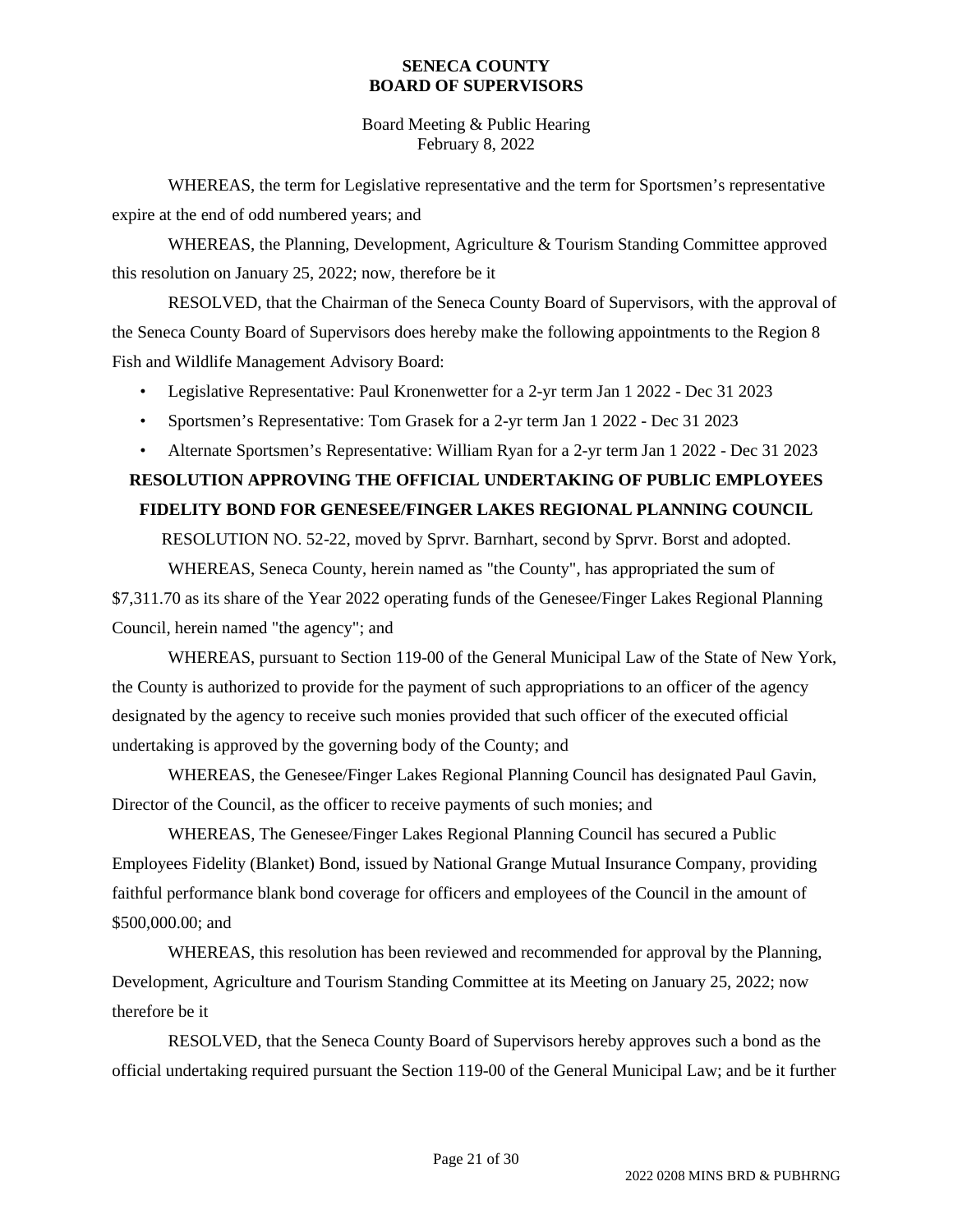Board Meeting & Public Hearing February 8, 2022

RESOLVED, that a copy of this Resolution shall be forwarded to the G/FLRPC offices and the County Planner.

### **APPOINT KAREN THOMSON TO THE SENECA COUNTY PLANNING BOARD**

RESOLUTION NO. 53-22, moved by Sprvr. Barnhart, second by Sprvr. Partee and adopted.

WHEREAS, there exists a vacancy representing the town of Tyre on the Seneca County Planning Board; and

WHEREAS, Karen Thomson, a resident of the town of Tyre, has been recommended to fill the vacancy; and

WHEREAS, the Planning, Development, Agriculture, and Tourism Standing Committee met on January 25, 2022 and reviewed and approved the recommendation; now therefore be it

RESOLVED, that the Seneca County Board of Supervisors does hereby, effective immediately, appoint Karen Thomson of Tyre to the Seneca County Planning Board with a term to expire on June 30, 2026.

### **APPOINTMENTS TO SENECA COUNTY AGRICULTURE ENHANCEMENT BOARD**

RESOLUTION NO. 54-22, moved by Sprvr. Barnhart, second by Sprvr. Trout and adopted.

WHEREAS, some appointments to the Agriculture Enhancement Board have expired; and

WHEREAS, appointments to the Agriculture Enhancement Board are made by the Seneca

County Board of Supervisors; and

WHEREAS, this resolution has been reviewed and approved by the Planning, Development, Agriculture, and Tourism Committee on January 25, 2022; now, therefore be it

RESOLVED, that the following persons are appointed to the Agriculture Enhancement Board for terms through the listed dates:

| Doug Freier   | Town of Fayette Farmer / Crop |                                 | 12/31/25 |
|---------------|-------------------------------|---------------------------------|----------|
| Peter Decloux | Town of Ovid                  | Ag Business Rep/Farmer/ Poultry | 12/31/25 |

And be it further

RESOLVED, that Jeffrey Trout will serve as the representative of the Board of Supervisors for term co-terminus with his elected office.

# **BOARD OF SUPERVISORS ADOPT AGRICULTURE ENHANCEMENT AND FARMLAND PROTECTION PLAN**

RESOLUTION NO. 55-22, moved by Sprvr. Barnhart, second by Sprvr. Trout and adopted.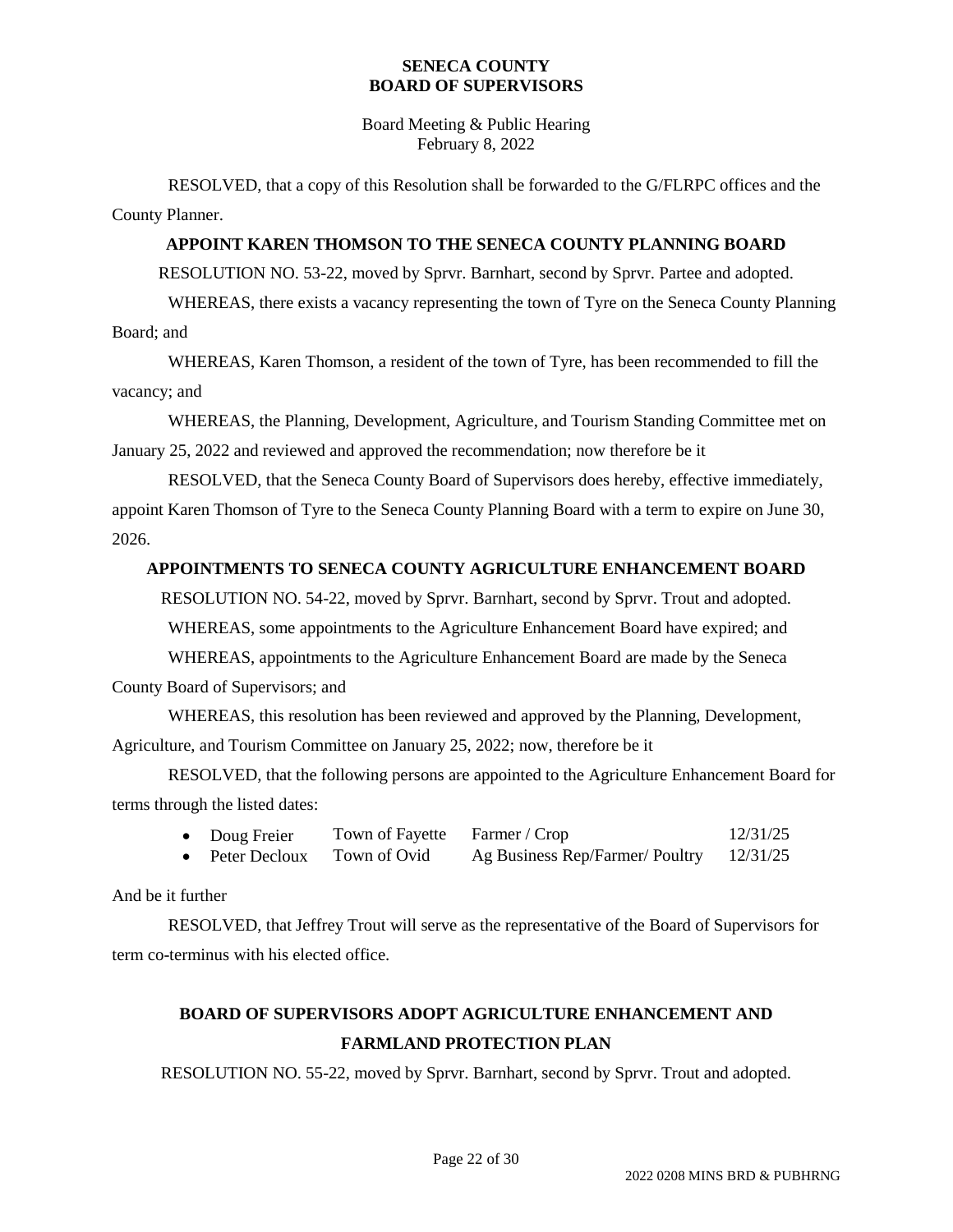Board Meeting & Public Hearing February 8, 2022

WHEREAS, Seneca County received a grant from the New York State Department of Agriculture and Markets for the preparation of an Agriculture Enhancement and Farmland Protection Plan, and appointed the Seneca County Agriculture Enhancement Board to serve as Steering Committee for the development of the Plan; and

WHEREAS, on recommendation and by Resolution 142-2020, Community Planning and Environmental Associates was hired to serve as lead consultant for the development of the Agriculture Enhancement and Farmland Protection Plan; and

WHEREAS, the Seneca County Agriculture Enhancement Board held public hearings on the Draft Seneca County Agriculture Enhancement and Farmland Protection Plan on January 12, 2022 and on January 18, 2022; and

WHEREAS, the Seneca County Agriculture Enhancement Board, at their meeting on February 2, 2022, did act to officially submit the proposed Seneca County Agriculture Enhancement and Farmland Protection Plan to the Seneca County Board of Supervisors for adoption; and

WHEREAS, by Resolution 24-22 dated January 11, 2022, the Seneca County Board of Supervisors declared itself as Lead Agency for the State Environmental Quality Review of the Seneca County Agriculture Enhancement and Farmland Protection Plan; and

WHEREAS, the Seneca County Board of Supervisors has reviewed the Full Environmental Assessment Form for the Seneca County Agriculture Enhancement and Farmland Protection Plan; and

WHEREAS, this resolution has been approved by the Planning, Development, Agriculture, and Tourism Standing Committee on January 25, 2022; now, therefore be it

RESOLVED, that the Seneca County Board of Supervisors determines adoption of the Seneca County Agriculture Enhancement and Farmland Protection Plan will have no significant environmental impact; and , be it further

RESOLVED, that the Seneca County Board of Supervisors officially adopts the Seneca County Agriculture Enhancement and Farmland Protection Plan; and, be it further

RESOLVED, that the Seneca County Board of Supervisors authorizes and directs the County Department of Planning and Community Development to forward the Seneca County Agriculture Enhancement and Farmland Protection Plan for review and approval by the Commissioner to the New York State Department of Agriculture and Markets.

# **APPOINT MICHAEL REYNOLDS AND JEFFREY TROUT TO THE SENECA COUNTY SOIL AND WATER CONSERVATION DISTRICT BOARD**

RESOLUTION NO. 56-22, moved by Sprvr. Barnhart, second by Sprvr. Borst and adopted.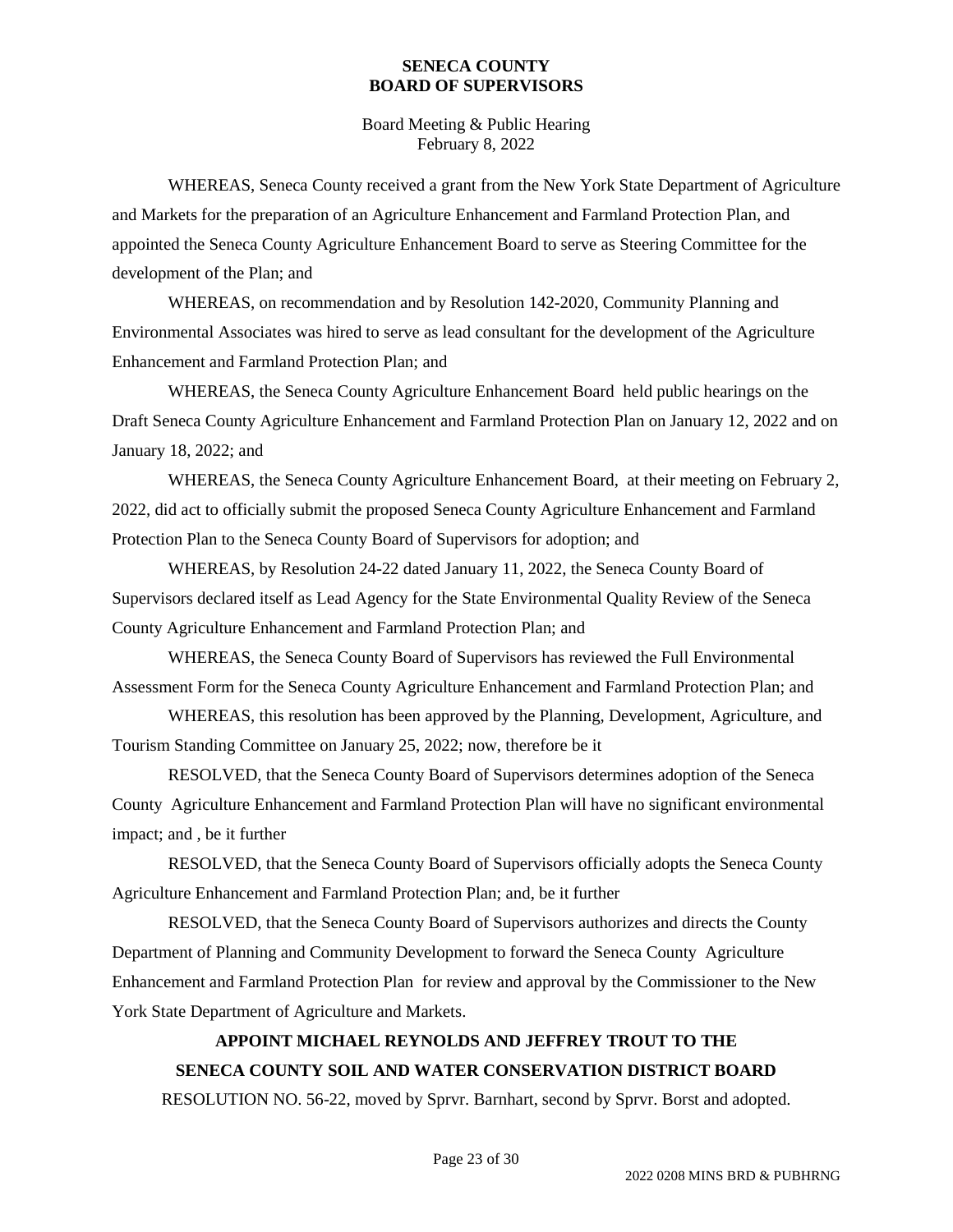Board Meeting & Public Hearing February 8, 2022

WHEREAS, the New York State Soil and Water Conservation District Law Article II, Section 6(1)(a) states that a county soil and water conservation district board of directors shall consist of five members appointed by the county board, two of whom will be members of the county board and three persons not members of the county board of supervisors; and

WHEREAS, the one-year term for the two members of the county board expired as of December 31, 20210; and

WHEREAS, Supervisor Reynolds has served on the Soil & Water Conservation Board of Directors and is knowledgeable and committed to supporting and overseeing the goals and mission of the Seneca County Soil & Water Conservation District (SWCD); and

WHEREAS, Supervisor Jeffrey Trout, who shares the same commitment and support of the goals and mission of Seneca County Soil & Water Conservation District, is interested in serving as a member of the SWCD Board; and

WHEREAS, this resolution was approved by the Planning, Development, Agriculture and Tourism Standing Committee on January 25, 2022; now, therefore be it

RESOLVED, that the Seneca County Board of Supervisors, does hereby appoint Supervisor Michael Reynolds to the Soil and Water Conservation District Board as a member representing the county board for a 1-year term effective January 1, 20221 – December 31, 2022; and, be it further

RESOLVED, that the Seneca County Board of Supervisors, does hereby appoint Supervisor Jeffrey Trout to the Soil and Water Conservation District Board as a member representing the county board for a 1-year term effective January 1, 2022 – December 31, 2022.

## **ACCEPT NYS CDBG COMMUNITY PLANNING GRANT FOR A HOUSING NEEDS ASSESSMENT**

RESOLUTION NO. 57-22, motion by Sprvr. Barnhart, second by Sprvr. Rhinehart and adopted.

WHEREAS, Seneca County submitted a Community Development Block Grant ("CDBG") application to the New York State Office of Community Renewal (the "OCR") through the Consolidated Funding Application ("CFA") for a Community Planning Grant to fund a Housing Needs Assessment;

WHEREAS, NYS CDBG Community Planning Grants fund projects up to \$50,000 with a required 5% (\$2,500) cash match; and

WHEREAS, Seneca County received notification from OCR on January 21, 2022 of the award along with accompanying grant contract documents; and

WHEREAS, by Resolution 134-21, the Seneca County Board of Supervisors authorized the \$2,500 cash match be made available upon award of the NYS CDBG Community Planning Grant; and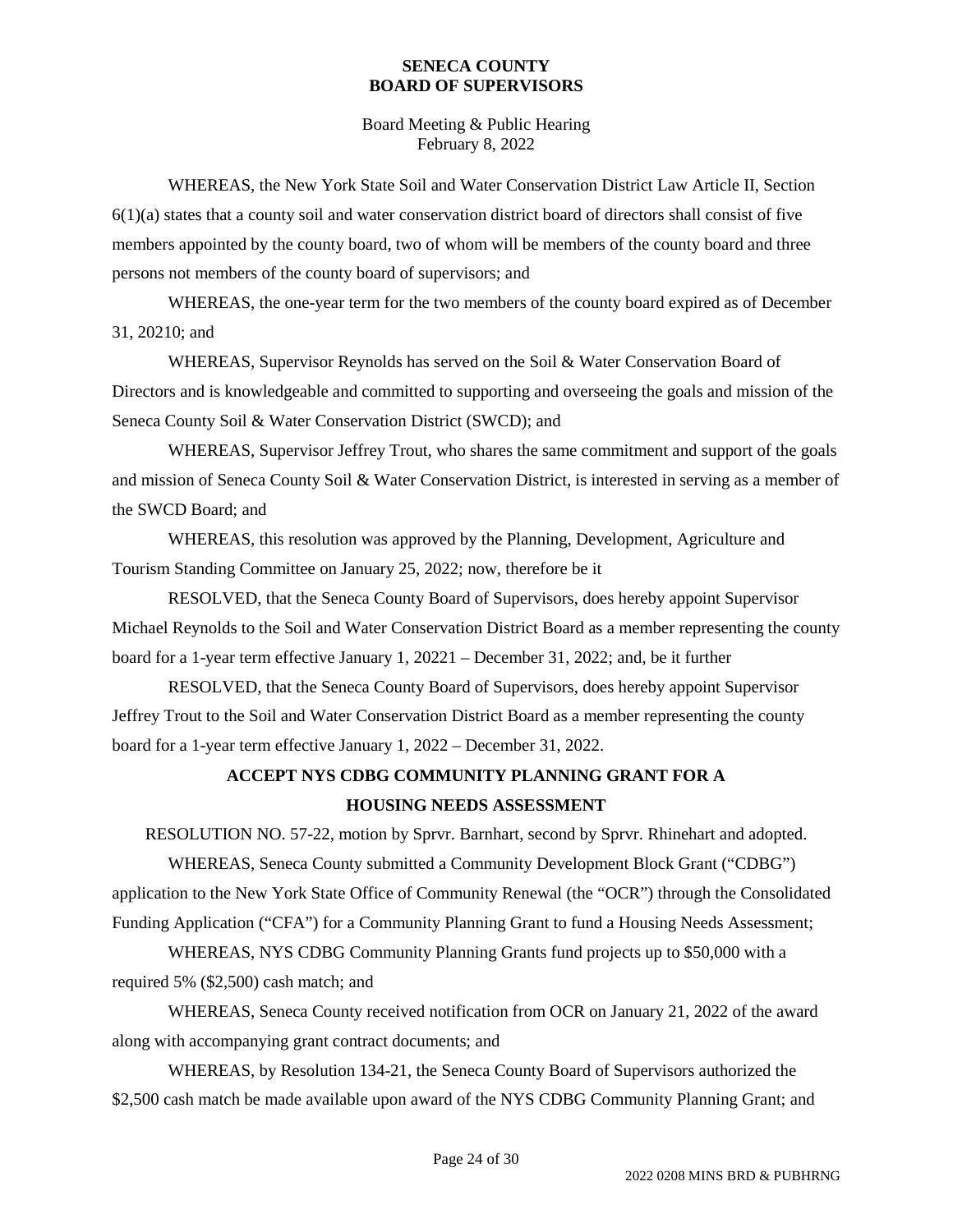Board Meeting & Public Hearing February 8, 2022

WHEREAS, \$2,500 was budgeted in the Department of Planning and Community Development 2022 budget under account 10-8020-54371, Professional Services; and

WHEREAS, this resolution was reviewed and approved by the Planning, Development, Agriculture, and Tourism Standing Committee on January 25, 2022; now, therefore be it

RESOLVED, that the Seneca County Board of Supervisors hereby authorizes and directs the County Manager to sign all necessary documents to accept a Community Planning Grant to fund a Housing Needs Assessment; and be it further

RESOLVED, that the Director of Finance is authorized to make the necessary budgetary and accounting entries to affect the intent of this resolution.

### **BOARD OF SUPERVISORS APPROVES**

### **SENECA COUNTY COMMUNITY SERVICES BOARD 2022 APPOINTMENTS**

RESOLUTION NO. 58-22, motion by Sprvr. Partee, second by Sprvr. Barnhart and adopted.

WHEREAS, on December 21, 2021 the Seneca County Community Services Board (CSB) accepted resignations from Dr. Ted Papperman from the CSB Board and from his role as Chairman of the Alcohol and Substance Abuse Subcommittee, and from Lisa Heitmann from the CSB and from her role as CSB Vice Chair and from Peter Same from the CSB; and

WHEREAS, on December 21, 2021 the Community Services Board (CSB) agreed to reappoint CSB member and Chairperson Pat Plyter in the role of CSB Chair and appointed her in the role of temporary Chair of the Alcohol and Substance Abuse Subcommittee, and reappointed Susan Ottenweller as the Mental Health Subcommittee Chair and appointed her in the role of CSB Vice Chair, and appointed Dr. Joseph Lorenzetti in the role of Alcohol and Substance Abuse Subcommittee Vice Chair, and reappointed Stanley Hatch as the OPWDD Subcommittee Chair, all with a term expiration date of December 31, 2022; and

WHEREAS, the Mental Health Services Standing Committee reviewed and approved this resolution on January 25, 2022; now, therefore be it

RESOLVED, that the Seneca County Board of Supervisors hereby approves the above listed Community Services Board appointments for 2022.

### Unfinished Business

None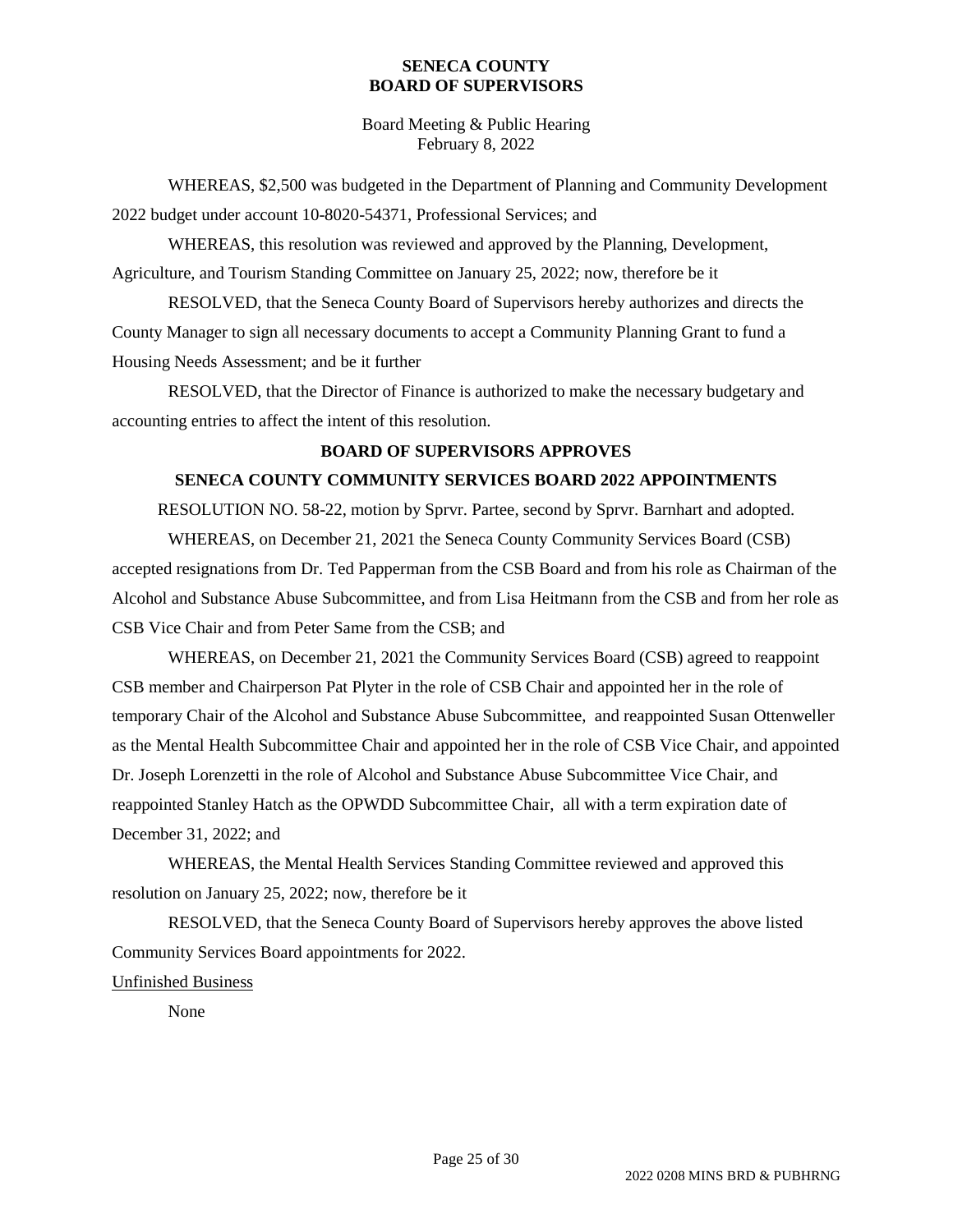Board Meeting & Public Hearing February 8, 2022

#### New Business

#### **RULE 29**

Sprvr. Jeff Trout offered a motion, second by Sprvr. Ferrara, and carried by 2/3 majority votes of members present, to introduce business to the floor pursuant to Rule 29 of the Board of Supervisors Rules of Order. Sprvr. Don Trout voted nay.

# **RESOLUTION IN OPPOSITION TO SENATE BILL S7855 AS IT RELATES TO THE MEMBERSHIP OF THE BOARD OF DIRECTORS OF THE WESTERN REGIONAL OFF-TRACK BETTING CORPORATION**

RESOLUTION NO. 59-22, motion by Sprvr. Ferrara, second by Sprvr. Trout and adopted. WHEREAS, Western Region Off-Track Betting Corporation (WROTB) is a public benefit corporation with headquarters in Batavia, New York, and

WHEREAS, WROTB is owned and operated by 15 Western New York counties and the cities of Rochester and Buffalo, and

WHEREAS, the corporation owns and operates 11 off-track betting branches, 27 E-Z Bet locations and a telephone wagering service in 15 Western New York counties, as well as Batavia Downs Gaming, a standard bred racetrack and gaming facility, and

WHEREAS, since its inception, Western OTB has generated over \$250 million in operating and surcharge revenues to the taxpayers of those participating municipalities, and

WHEREAS, throughout its long history of serving the 15 counties and two cities that comprise the corporation, the Board of Directors of WROTB has been comprised of one representative from each of the 17 municipalities, and

WHEREAS, in 1973, the Seneca County Board of Supervisors passed by resolution legislation that authorized and empowered Seneca County to participate in the WROTB that had recently been created by the state and signed by then Governor Nelson Rockefeller, and

WHEREAS, the 1973 legislation passed by the Seneca County Board of Supervisors was passed with the stipulation that it was "subject to permissive referendum and shall become effective in accordance with Section 24 of the Municipal Home Rule Law of the State of New York", and

WHEREAS, New York State Senator Timothy M. Kennedy (D – Buffalo) has recently proposed Senate Bill S7855, an act to "amend the racing, pari-mutuel wagering and breeding law, in relation to the membership of the Board of Directors of the Western Regional Off-Track Betting Corporation", and

WHEREAS, Sen. Kennedy's proposal calls for revising the current fair and equitable representation of the Board of Directors to three members to represent the counties of Monroe, Wyoming,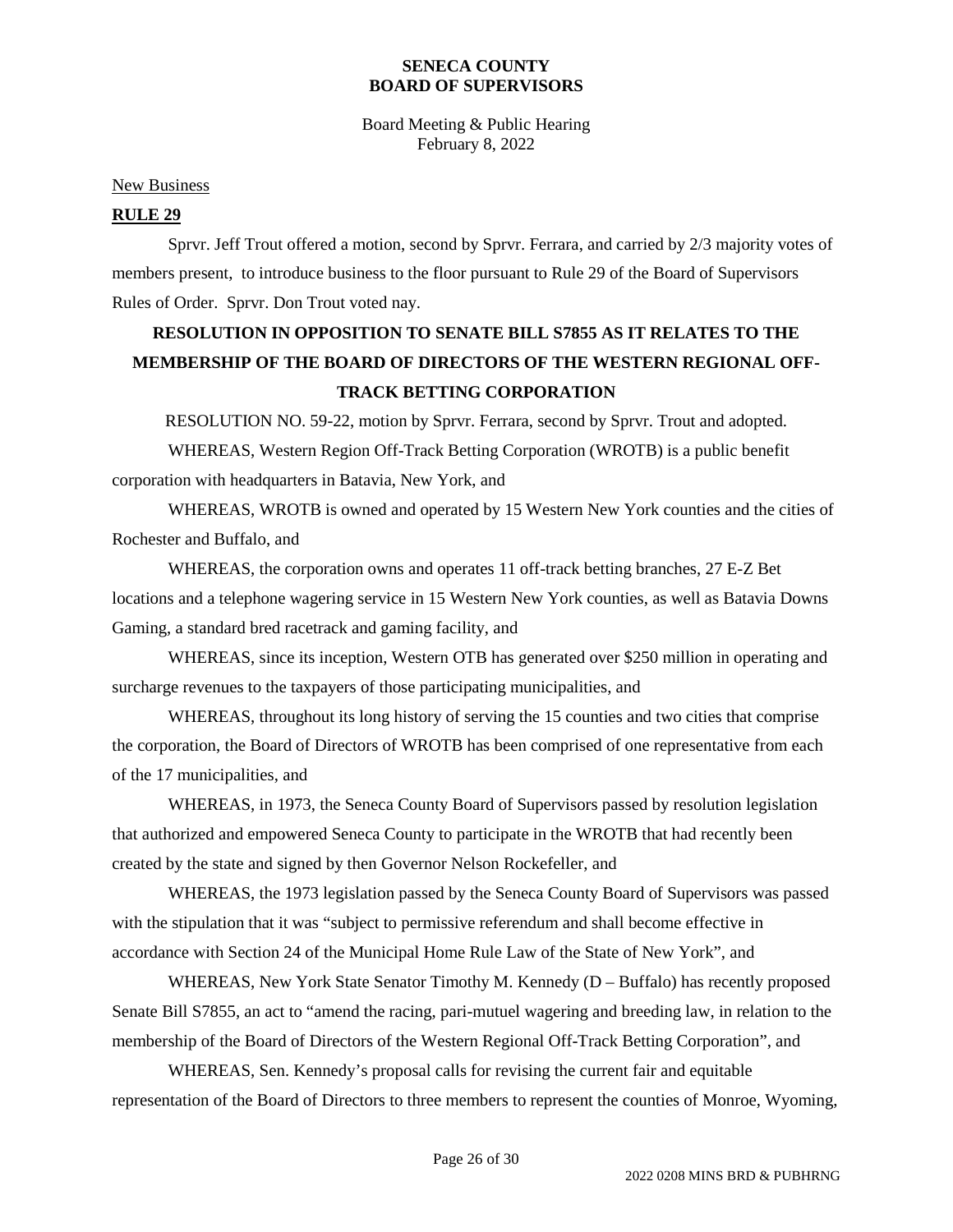Board Meeting & Public Hearing February 8, 2022

and Orleans; a single member to represent the counties of Chautauqua, Cayuga, Genesee, Livingston, Schuyler, and Seneca; four members to represent Erie County; one member to represent Niagara County, a lone member to represent the counties of Oswego, Cattaraugus, and Wayne; one member to represent the City of Buffalo, one member to represent the City of Rochester, one member appointed by the governor, one member appointed by the temporary president of the senate, and one member appointed by the speaker of the assembly, and

WHEREAS, Sen. Kennedy's bill states that its intent is to "provide more equal representation of the people of the area who benefit from proceeds from said corporation", and

WHEREAS, this legislation will in fact have the opposite effect of the stated intention in the bill, as it will decimate the balanced representation formula determined previously by both the state legislature and governor as equitable and impartial, with a clear and explicit intent of providing each municipality that comprises the corporation an equal voice in WROTB matters, and,

WHEREAS, the performance and accomplishments of the current WROTB Board and leadership cannot be discounted when considering this drastic and overreaching legislation, including, but not limited to: the acquisition of an 84-room hotel on the grounds of Batavia Downs that has drawn rave reviews, countless fundraising events for charitable organizations that have benefitted thousands of families across western New York, including Make-A-Wish, the Batavia Police Department K-9 Unit, the Genesee County K-9 Unit, GLOW YMCA, Food Bank of Western New York, and the Breast Cancer Coalition of Rochester, and

WHEREAS, in 2021, Batavia Downs once again shattered attendance and wager records, with more than 625,000 attendees wagering nearly \$700 million this past year alone, leading to record earnings distributions for the 17 municipalities that have come to rely on their WROTB distributions to balance their local budgets while reducing the property tax burden for businesses and homeowners, and

WHEREAS, the current WROTB Board and leadership have successfully led the corporation through in incredibly difficult period in history, the Covid-19 pandemic, that has ravaged similar entities across the state and the country, and

WHEREAS, WROTB currently has 385 full- and part-time employees with a payroll of \$12.5 million; individuals and families from every corner of our region, and all whom could be negatively impacted by this drastic proposal, therefore be it

RESOLVED, Seneca County Board of Supervisors does vehemently oppose Senate Bill S7855, as it will cause irreparable harm to Seneca County, its interests in WROTB, the economic interests of Seneca County, and the taxpayers of this county, and be it further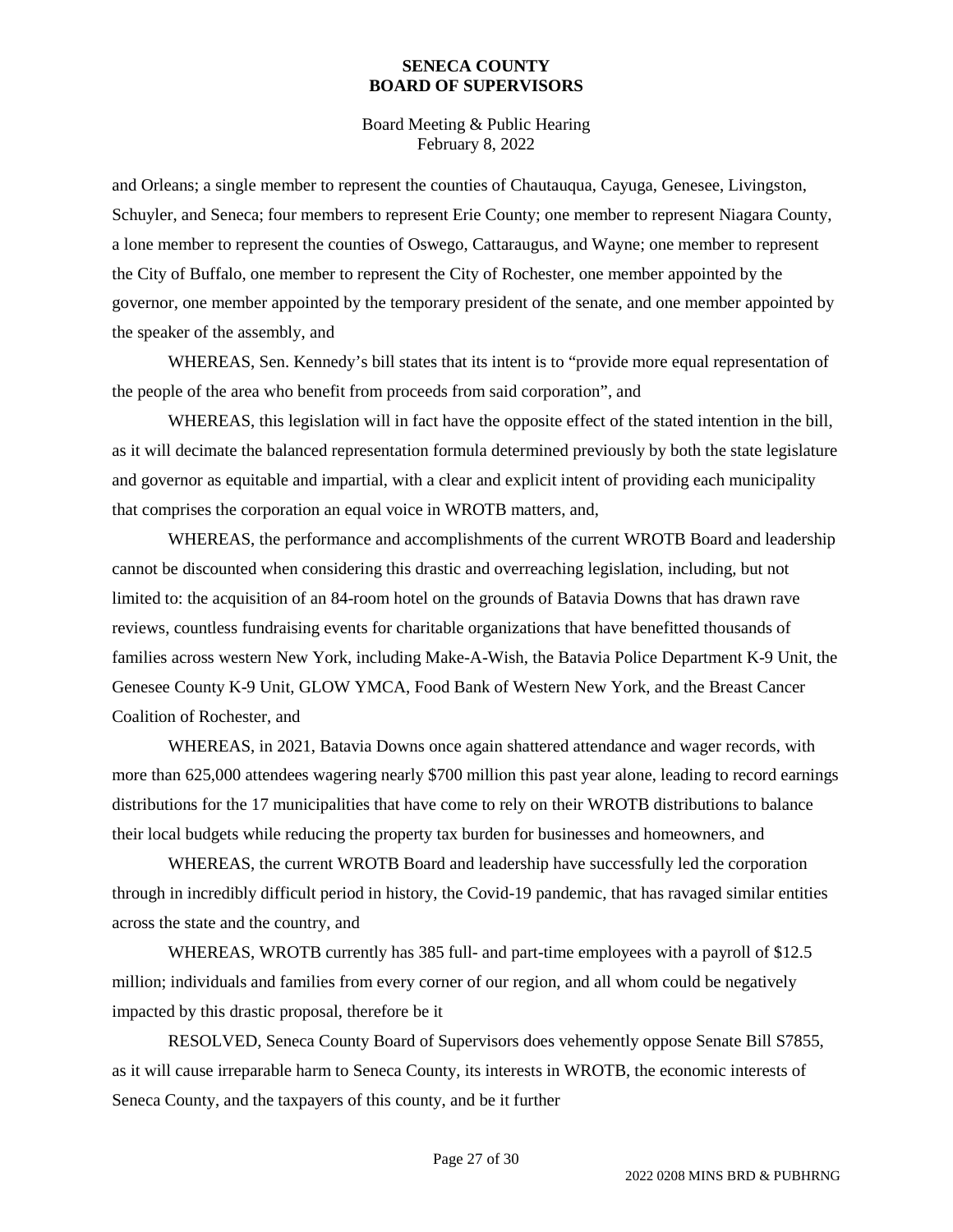Board Meeting & Public Hearing February 8, 2022

RESOLVED, that the Seneca County Board of Supervisors does hereby call upon members of the New York State Senate to reject S7855, and be it further

RESOLVED, that a copy of this resolution be sent to Governor, Senate and Assembly.

# **BOARD OF SUPERVISORS ADOPT THE SENECA COUNTY COVID-19 PAID LEAVE POLICY FOR COUNTY EMPLOYEES EFFECTIVE IMMEDIATELY**

RESOLUTION NO. 60-22, motion by Sprvr. Ferrara, second by Sprvr. Barnhart and adopted. Sprvr. Don Trout and Sprvr. Enslow voted nay.

WHEREAS, on February 3, 2022, the Covid-19 Task Force Committee met to discuss the current NYS and CDC guidelines pertaining to Covid-19 paid leaves; and

WHEREAS, the Task Force Committee has suggested that Seneca County create a Policy to set the parameters of paid Covid Leave for Seneca County employees; and

WHEREAS**,** the guidelines have been vetted through Labor Attorneys at Roemer, Wallens, Gold & Mineaux and the County Attorney; and

WHEREAS**,** the Personnel Officer is of the opinion that the Policy is in the best interest for the health and safety of the Seneca County Employees, as well as mitigating legal liabilities that may occur due to an employee working while sick; and

WHEREAS**,** this Resolution has been considered and adopted Pursuant to Rule 29 of the Seneca County Board of Supervisors Rules of Order and applies to all employees of Seneca County and shall be known as the Covid-19 Paid Leave Policy for County Employees; therefore be it

RESOLVED, the Seneca County Covid-19 Paid Leave for County Employees Policy shall read as follows:

## **510.603 Seneca County Covid-19 Paid Leave for County Employees Policy**

*All Seneca County employees are to follow the guidelines listed below pertaining to mandatory quarantine and isolation orders:*

- *1. Each employee who is subject to a mandatory or precautionary order of quarantine or isolation issued by the State of New York, the Department of Health, local Board of Health, or any governmental entity duly authorized to issue such order due to Covid-19 (licensed medical provider), shall be provided with at least fourteen (14) days of paid Covid-19 supplemental sick leave not otherwise chargeable as standard sick leave during any mandatory or precautionary order of quarantine or isolation. This is for the 1st occurrence.*
- *2. In no event shall an employee qualify for COVID-19 supplemental sick leave under NYS's Covid-19 Sick leave law for more than three (3) orders of quarantine or isolation. The 2nd and 3rd orders MUST be based on a positive Covid-19 test. This would be the 2nd and 3rd (final) occurrence. Proof of positive test must be shown by a written notice provided by the Department of Health, or any governmental entity or licensed health care provider duly authorized to issue such order.*
- *3. Flowchart explaining Covid-19 Paid Leave (attached) and is made a part of this policy.*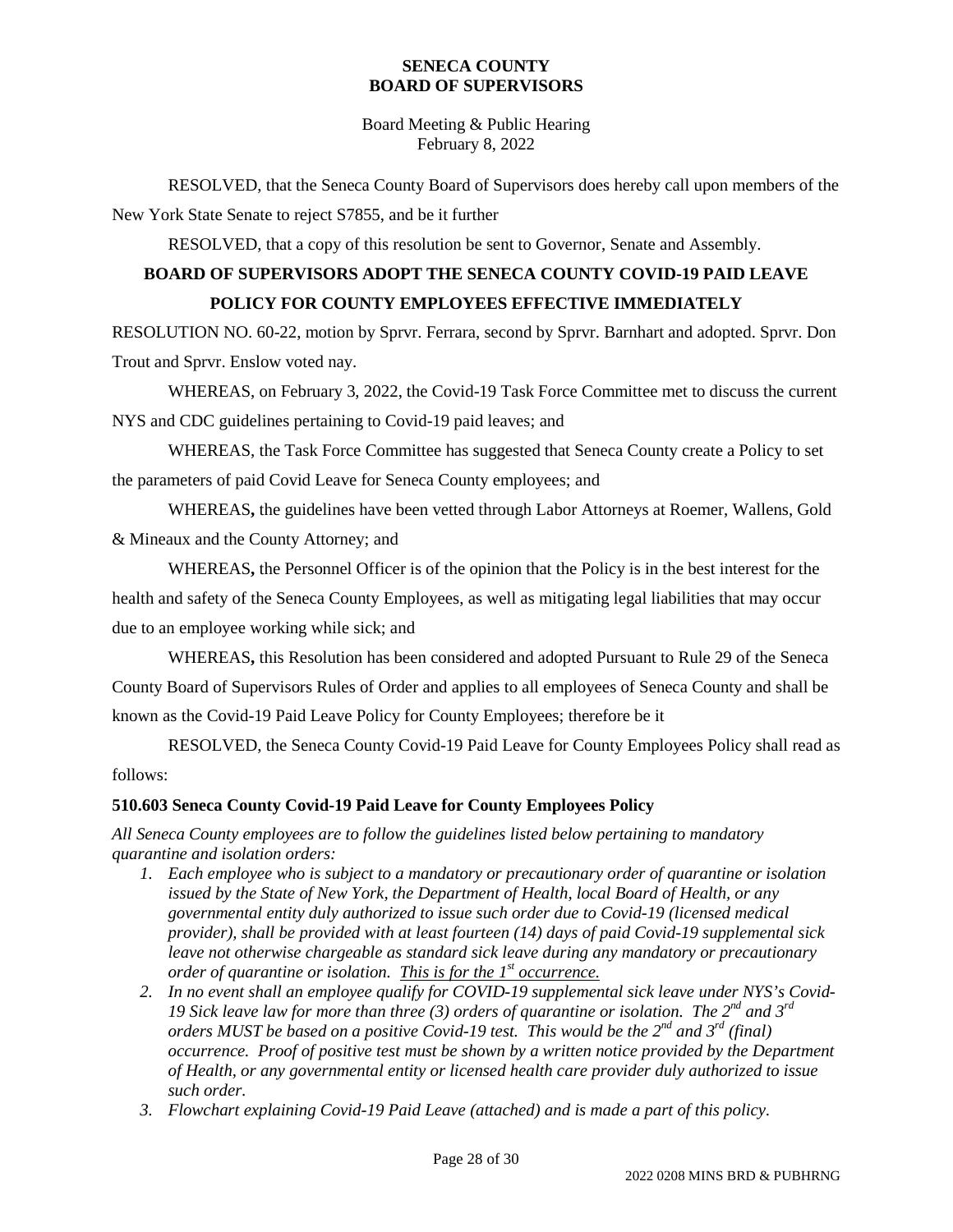Board Meeting & Public Hearing February 8, 2022

### *NOTES TO POLICY:*

*Quarantine: an exposure to someone who has tested positive for Covid*

*Isolation: a person who tests positive for Covid*

*This policy is based off of guidance and interpretations as of February 4, 2022 and may be subject to change at any time as determined by the Board based on new guidelines or interpretations.* 

*Please note that Seneca County does not currently participate in NYS Disability Leave.* 

*FMLA is NOT paid time. It runs concurrent with your leaves. For more information on the County's FMLA Policy #101.713, please visit the Seneca County Policy Manual located on the County intranet.*



\* This would include the new affirmation or attestation forms.

\*\* Consideration should be given as to whether the Employee is too sick to work.